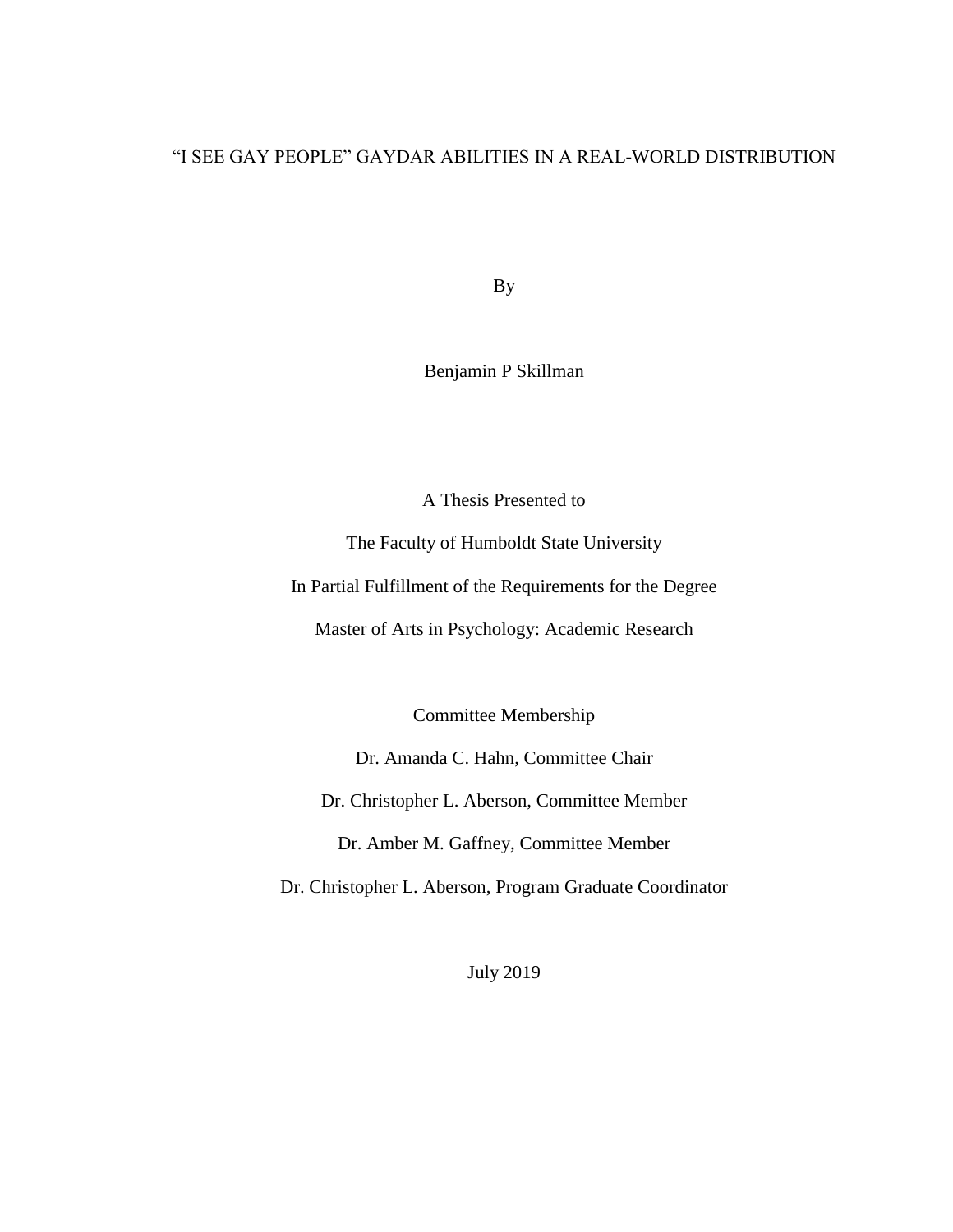#### **Abstract**

#### <span id="page-1-0"></span>"I SEE GAY PEOPLE" GAYDAR ABILITIES IN A REAL-WORLD DISTRIBUTION

#### Benjamin P Skillman

"Gaydar" is the colloquial term for identifying someone's sexual orientation from physical cues. Past literature has shown that people can identify someone's sexual orientation at above chance levels. Past literature has used a 50/50 split of gay and straight faces and used non-standardized images, which can induce confounds in the results. The present study examined gaydar accuracy in a realistic distribution of straight and gay faces using standardized images and examined facial morphology for differences between gay and straight men. Participants were not found to have above chance accuracy for identifying gay faces. PCA did not identify reliable shape differences between gay and straight men's faces. Participants past contact with gay men did not affect their gaydar accuracy. When examining perceived sexual orientation of the faces, faces that were rated as more masculine by a separate sample tended to be rated as gay less often than the feminine faces by those in the rating task. The finding that femininity is associated with being perceived as gay is supported by previous literature. The current study calls into question the idea that people have accurate gaydar abilities and the idea that there are reliable facial differences between gay and straight men.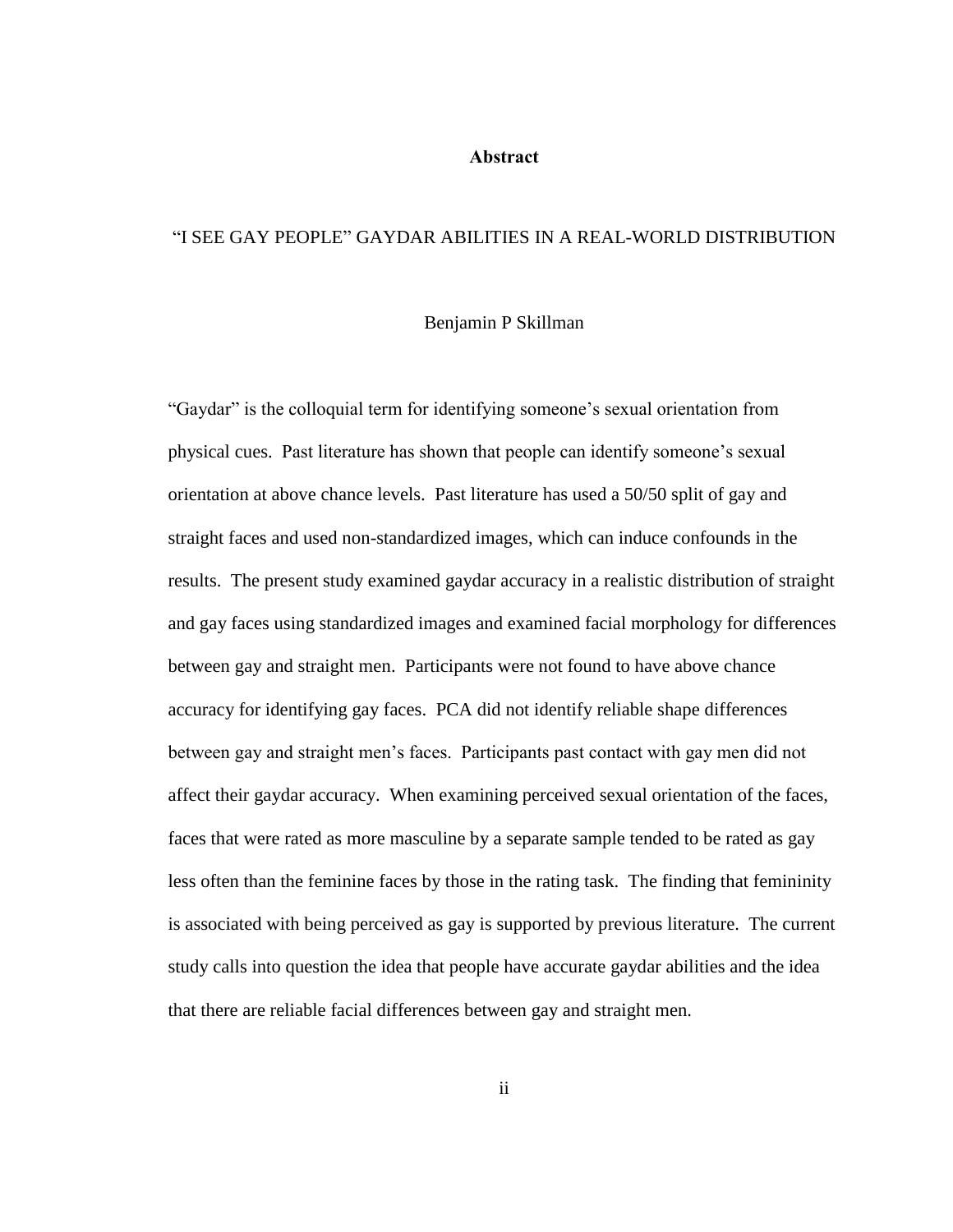# **Acknowledgements**

<span id="page-2-0"></span>I want to thank Dr. Valentova for graciously sharing her stimuli with me, I would not have been able to finish without them. I want to thank all the research assistants who helped me collect data and map faces. I want to thank Dr. Hahn for her immense amount of help long the way. Most importantly, I want to thank my mom for always being my biggest supporter.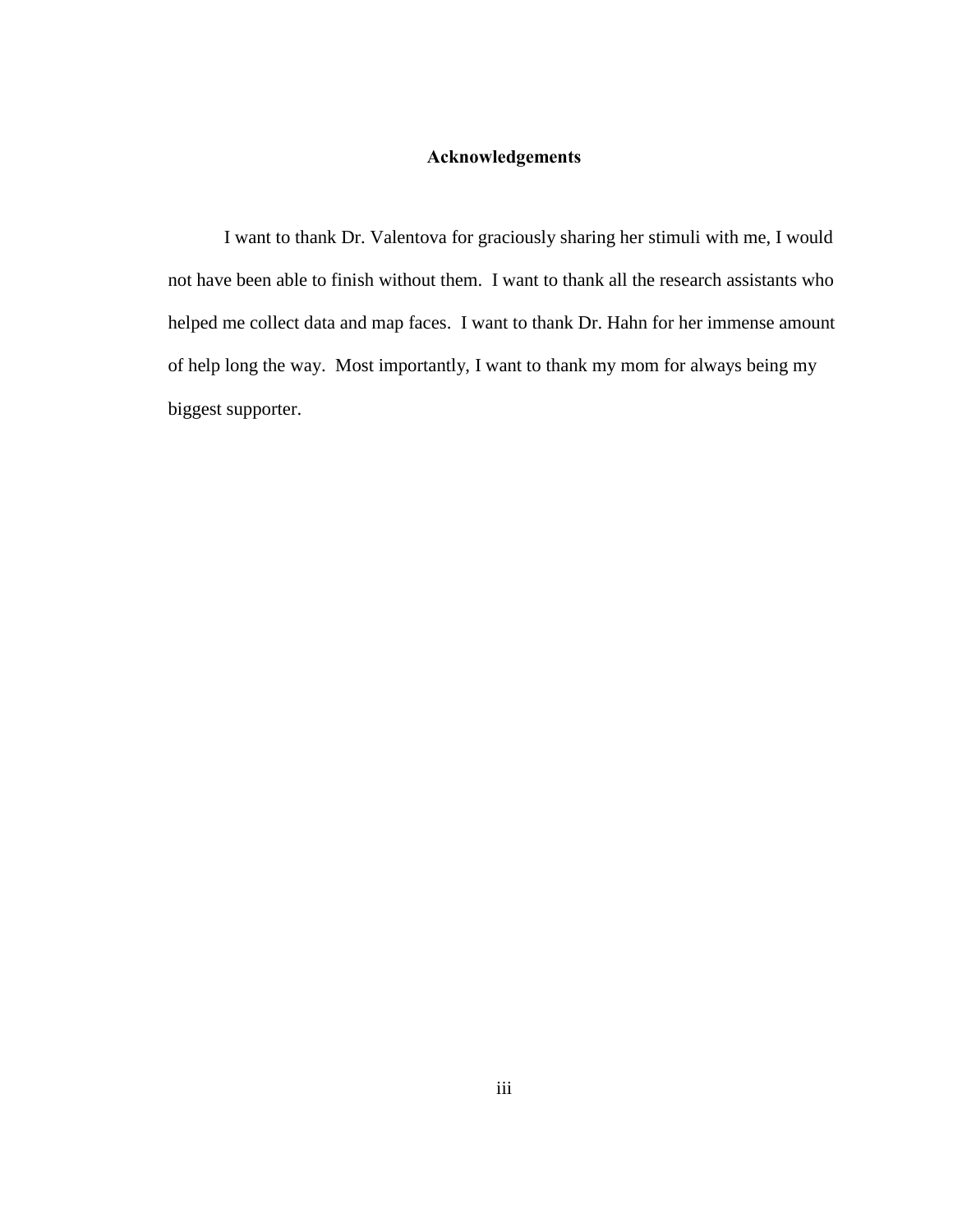# **Table of Contents**

| 22 |
|----|
|    |
|    |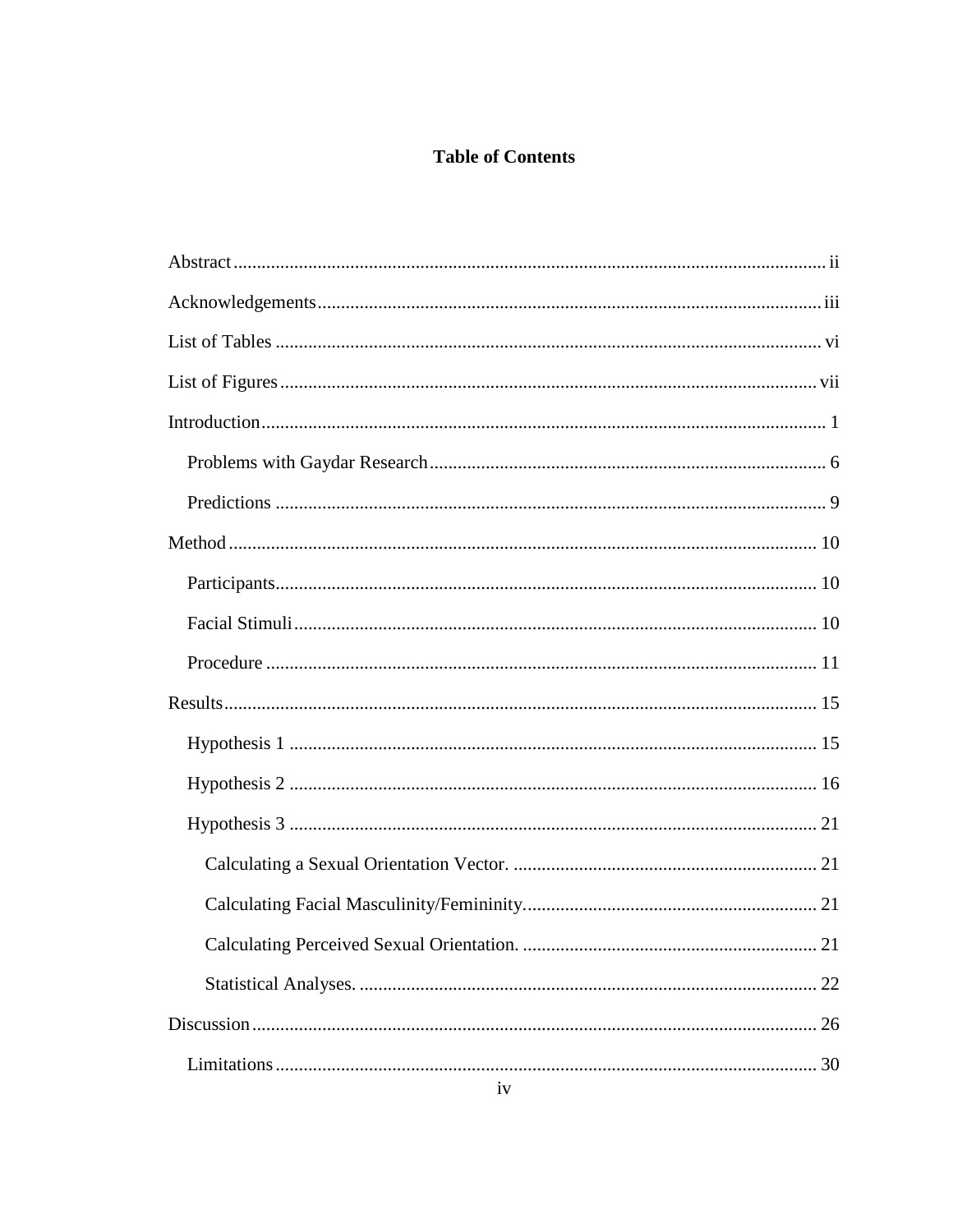| References |  |
|------------|--|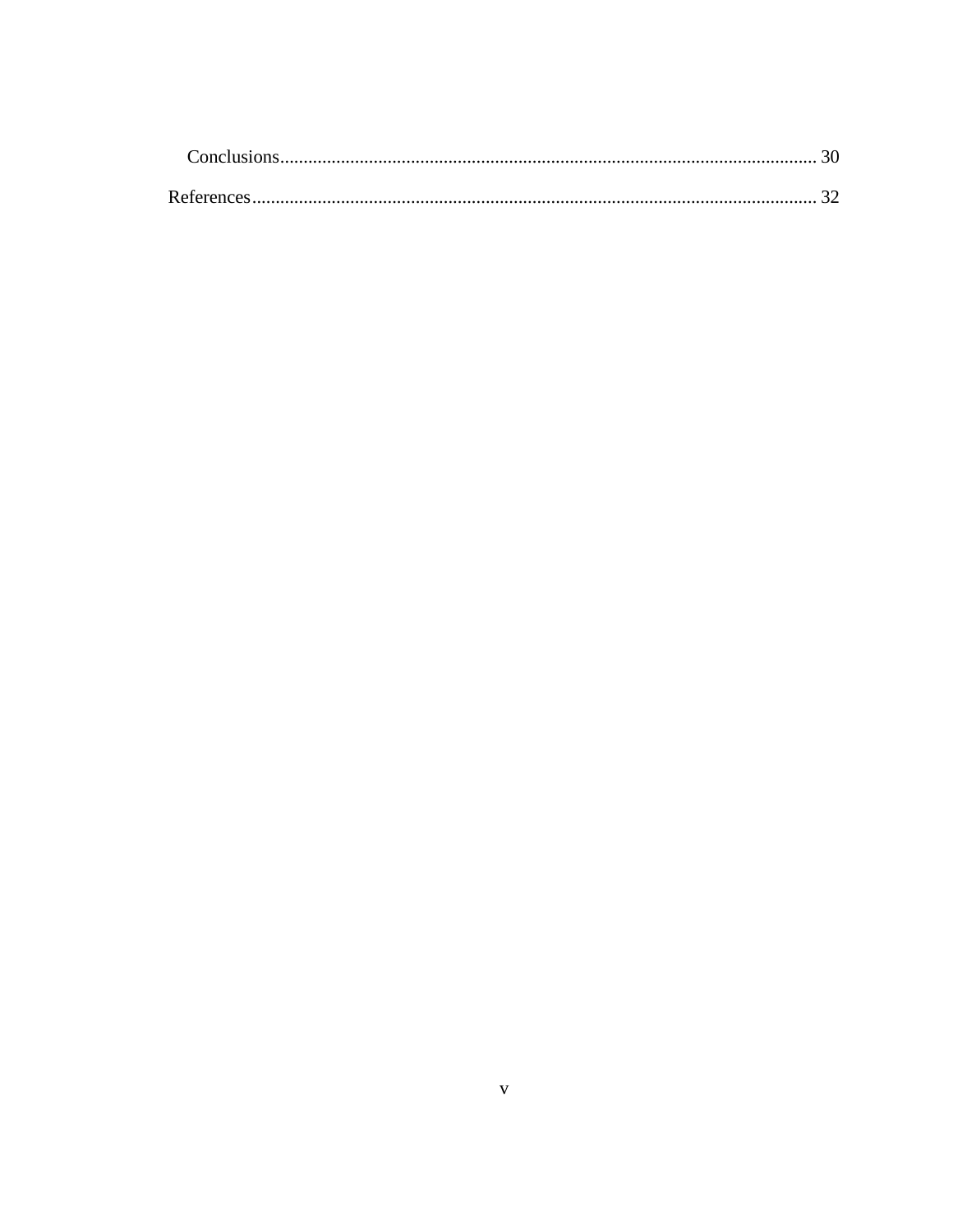# **List of Tables**

<span id="page-5-0"></span>

| Table 1. Regression Statistics for Condition, Contact, & Confidence for Accuracy of Gay |
|-----------------------------------------------------------------------------------------|
|                                                                                         |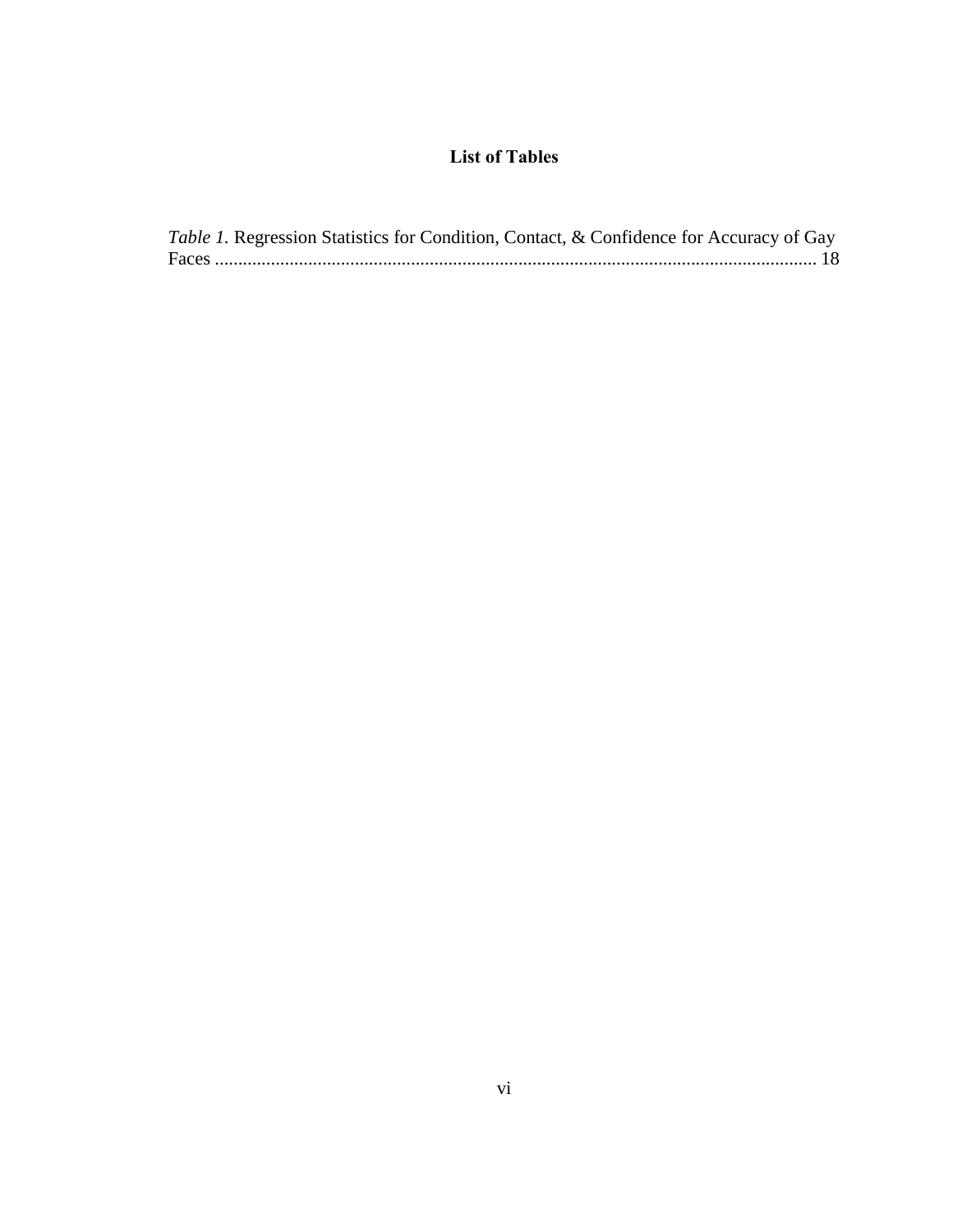# **List of Figures**

<span id="page-6-0"></span>

| <i>Figure 1.</i> Rating of perceived masculinity/femininity across sexual orientation of the |  |
|----------------------------------------------------------------------------------------------|--|
|                                                                                              |  |
|                                                                                              |  |
|                                                                                              |  |
|                                                                                              |  |
|                                                                                              |  |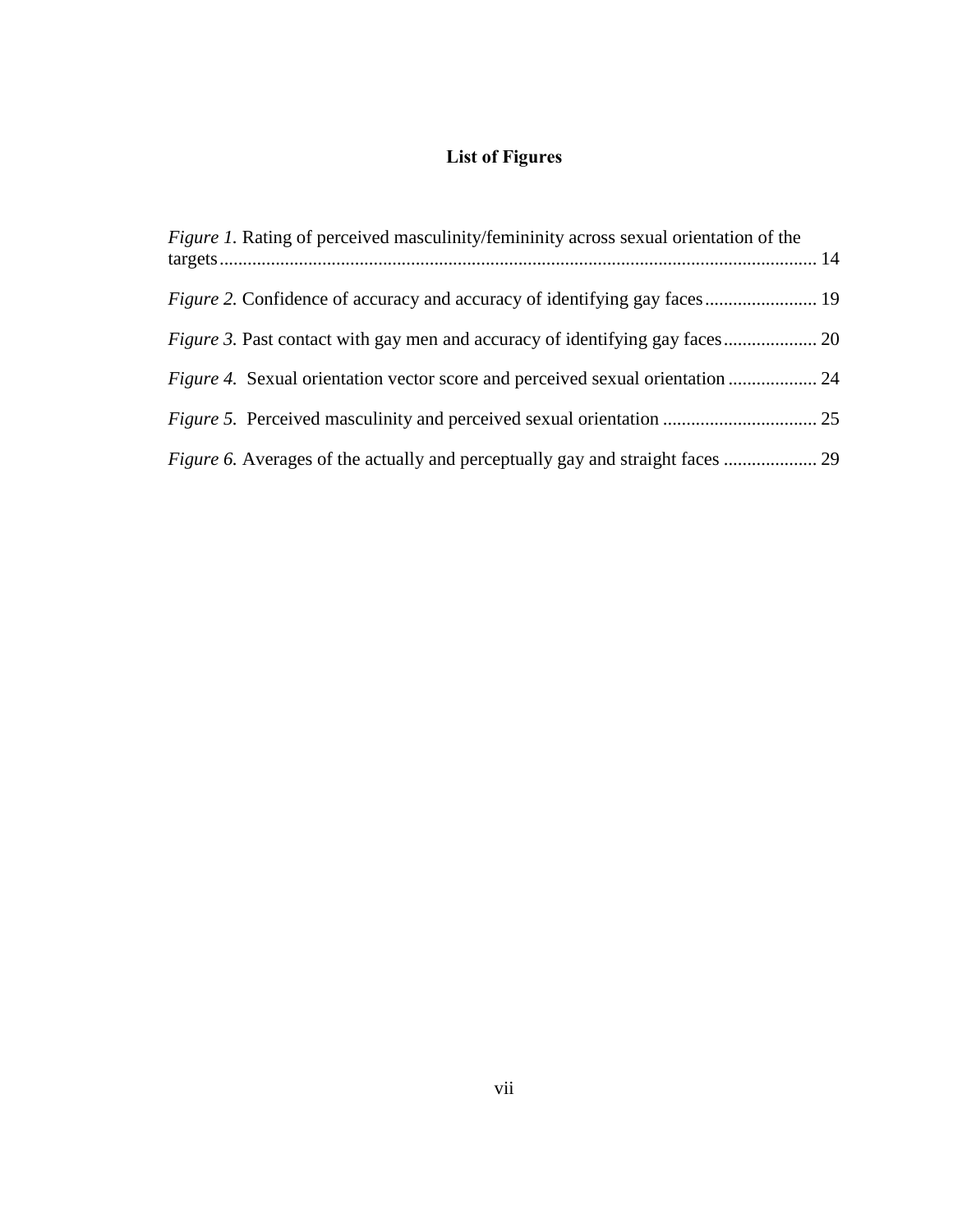#### **Introduction**

<span id="page-7-0"></span>Every day, people make judgements about those around them based on physical traits. The notion that we can make accurate perceptions about individuals from brief interactions alone is often referred to as the "kernel of truth hypothesis" (e.g., Berry, 1990; Penton-Voak, Pound, & Perrett, 2006; Todorov, Said, Engell, & Oosterhof, 2008). In their meta-analytic review of this literature, Ambady and Rosenthal (1992) summarized studies investigating the accuracy of people's judgements from these thin slices of behavior. Their analysis suggested that people are, indeed, accurately able to judge a variety of personality traits from faces, voices, and/or bodies based on interactions as short as 30 seconds or as long as five minutes. In particular, the traits most accurately assessed included: teaching efficacy, existence of deception, and patient wellbeing. Additional research has shown that we can accurately perceive additional traits such as threat (Oosterhof & Todorov, 2008), trust, and dominance (Fruhen, Watkins, & Jones, 2015).

Whereas previous literature has suggested that there may indeed be a "kernel of truth" in these perceptual judgements, this work has primarily focused on potentially facultative personality traits. More recently researchers have begun to investigate whether these perceptions extend to aspects of identity, such as sexual orientation. The concept of being able to identify someone's sexual orientation from visual cues is colloquially known as "gaydar". In an early study on this topic, participants were found to be able to accurately identify a target's sexual orientation from 10 second and one second silent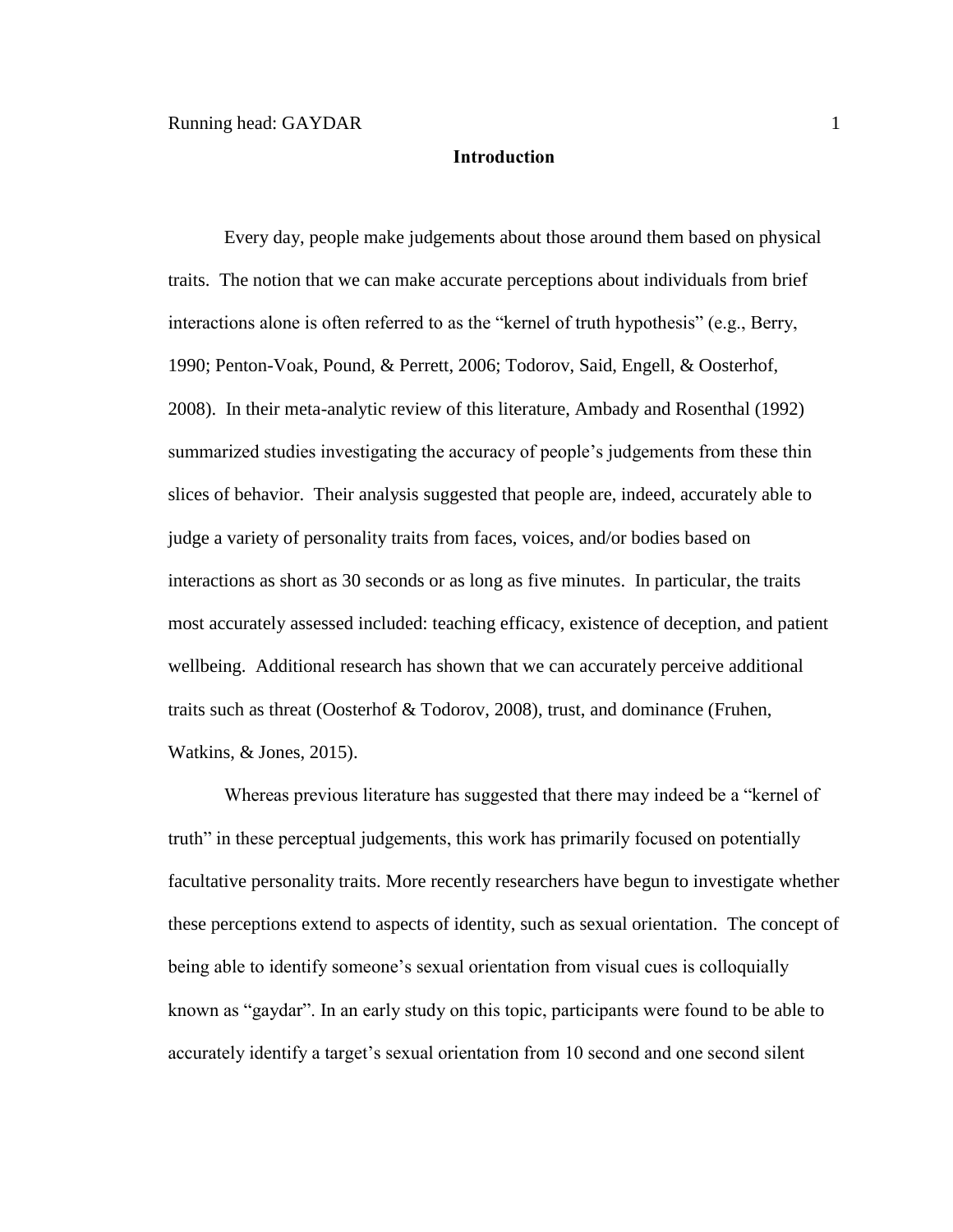videos, and from six stills shots featuring the participant's whole body (accuracy rates approx 62%; Ambady, Hallahan, Conner, 1999). A recent study that sparked a great deal of controversy in the media suggested that it may even be possible to train AI to detect sexual orientation from photographs and suggested that AI was more accurate than people at judging sexual orientation from pictures of faces (Wang & Kosinski, 2018).

The idea that people can accurately judge personality characteristics from facial cues has led to the notion that people with different personality traits may have underlying differences in facial morphology (Oosterhof & Todorov, 2008). Given that previous research has suggested people may be able to make accurate inferences regarding sexual orientation from facial cues, is it possible that there are detectable phenotypic differences between straight and gay individuals? Studies directly examining facial morphology have shown that, compared to straight men, gay men tend to have less symmetrical faces (Hughes & Bremme, 2011) and more feminine faces (Skorska, Geniole, Vrysen, McCormick, & Bogaert, 2015; Robertson, Kingsley, & Ford, 2019). More specifically, gay men tend to have more rounded and larger chins, smaller noses, eyes that are closer together, and mouths with more downward oriented corners (Valentova, Kleisner, Havlíček, & Neustupa, 2014). One potential mechanism for the development of morphological differences between gay and straight men is proposed differing levels of testosterone exposure in prenatal development (Androgen Signaling Theory; Rice, Friberg, Gavrilets, 2012). This is supported by the finding that gay and straight men also show differences in sexually dimorphic brain regions such as the hypothalamus, which is rich in androgen receptors (Levay, 1991). Furthermore,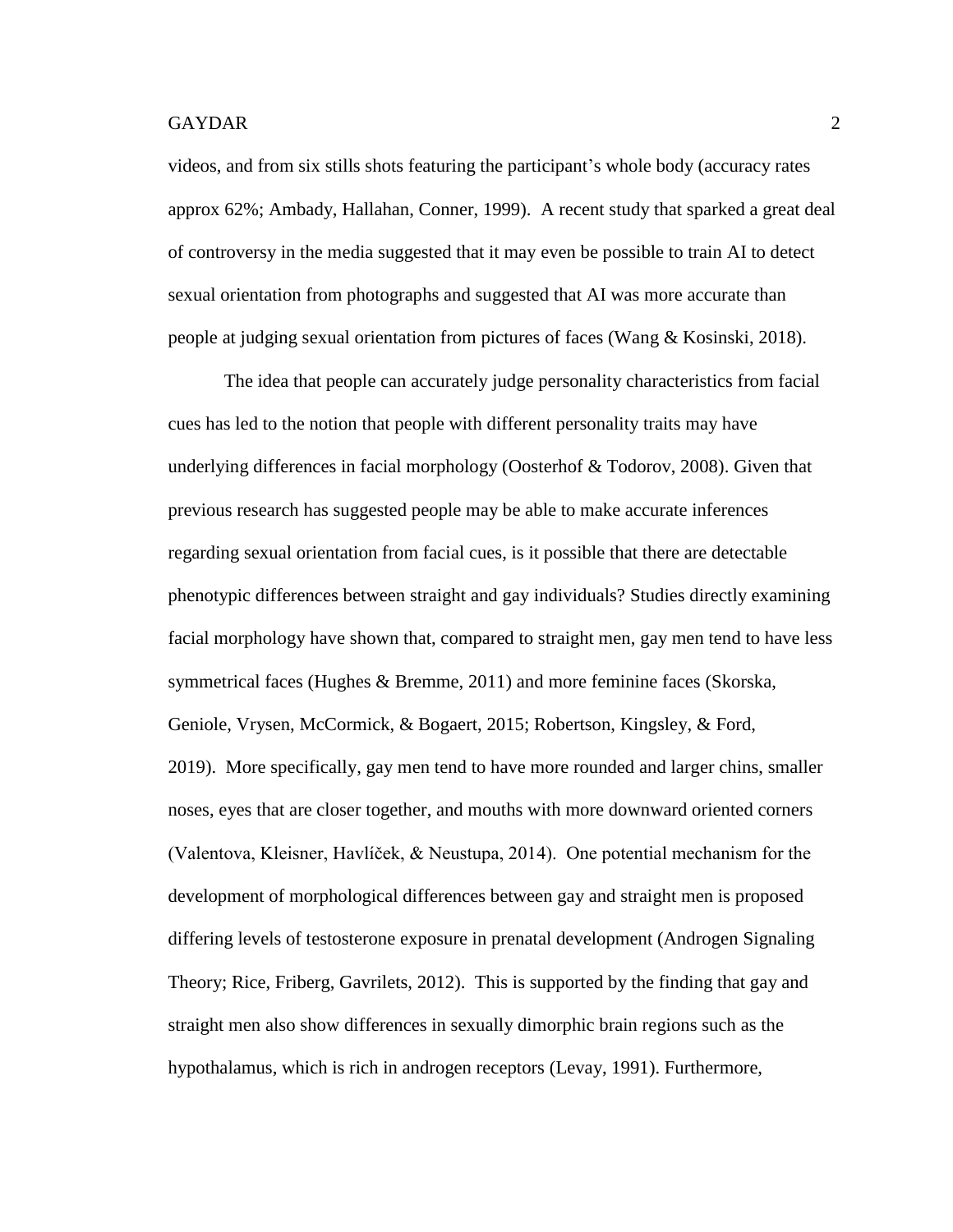testosterone affects skeletal growth and gay men have been found to be shorter and have shorter long bones than straight men (Skorska & Bogaert, 2017; Martin & Nguyen 2004).

When it comes to people's ability to perceive sexual orientation, Rule and Ambady (2008) found that sexual orientation could be reliably discerned at above chance levels just from looking at a man's face for as little as 50 milliseconds. When judging sexual orientation of women, sexual orientation could be accurately categorized from only 40 milliseconds (Rule, Ambady, & Hallett, 2009). Although some research has suggested that perceptions of sexual orientation involve holistic processing of faces (Tabak & Zayas, 2012), several studies indicate that the entirety of a person's face is not necessary to make accurate judgements about a person's sexuality; people are more accurate than chance at categorizing men by looking only at their hair, eyes, or mouth alone (Rule, Ambady, Adams, & Macrae, 2008). This research highlights the influence of contextual cues in sexual orientation perception, in addition to potential morphological differences in the faces of gay and straight men.

Gaydar abilities appear to vary both between and within individuals. For example, individuals who report having lower prejudice toward gay people have higher accuracy of sexual orientation judgements when judgments are made from unstandardized, publicdomain images (Rule, Tskhay, Brambilla, Riva, Andrzejewski, & Krendl, 2015). Women's gaydar abilities fluctuate across the menstrual cycle, with more accurate judgments during peak ovulation when judging men's but not of women's faces, and are sensitive to context, with more accurate judgments being made when women are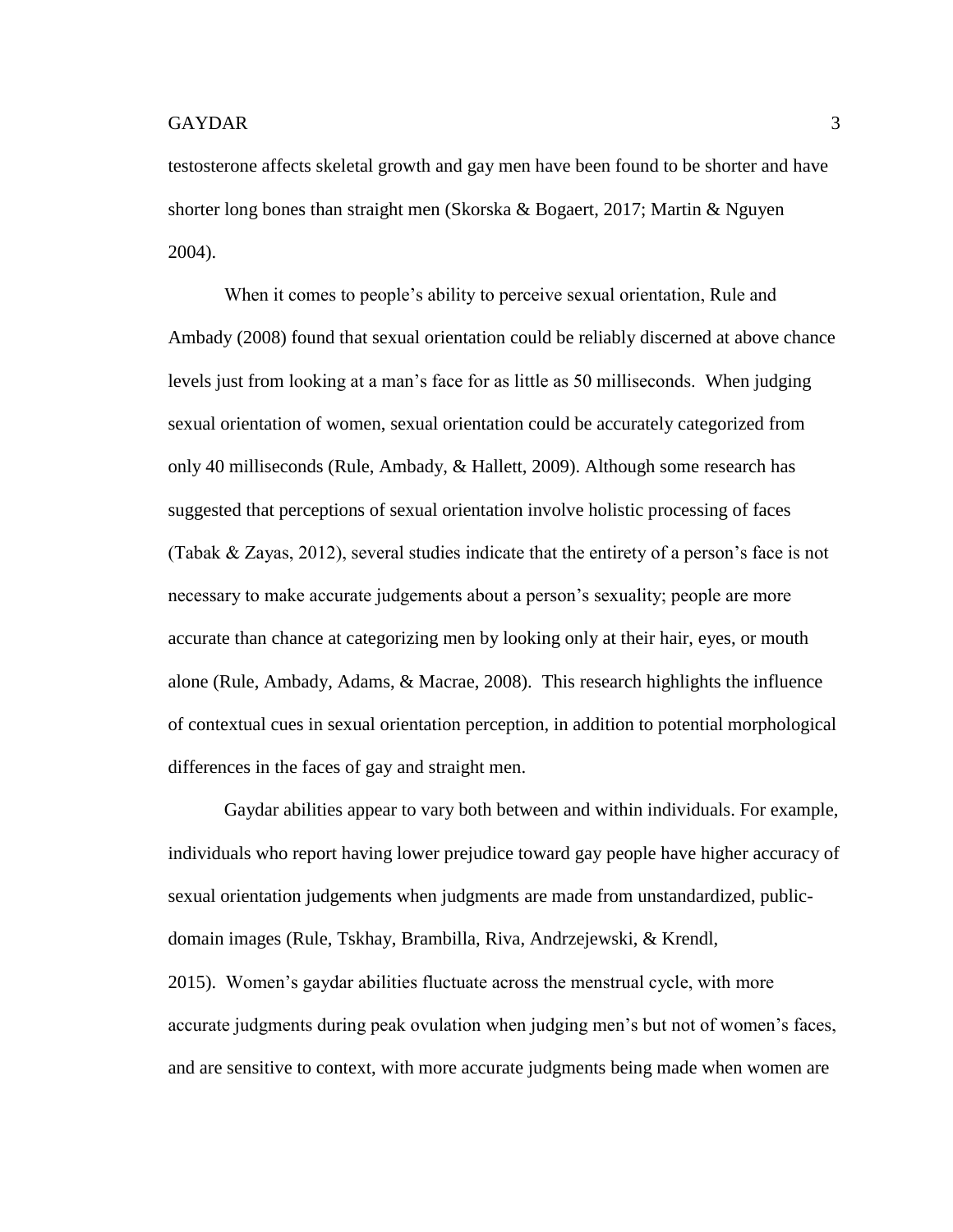primed with mating/reproduction cues (Rule, Rosen, Slepian, & Ambady, 2011). Additionally, when individuals make a judgment regarding the sexual orientation of a target, the speed of that judgment has been shown to affect accuracy - with faster judgments being more accurate (Rule et al., 2009).

In addition to these within and between individual variations in gaydar abilities, research has also suggested that there may be a learned or experiential component to the ability to accurately perceive sexual orientation from an individual's physical appearance. A recent study found that increased contact or familiarity with gay people was related to increased gaydar accuracy (Brambilla, Riva, & Rule, 2013). The notion that experience or expertise with a class of faces improves perception and/or recognition abilities is in line with decades of work on the Other Race Effect, which refers to the robust finding that faces of one's own race are easier to recognize and perceive than faces of other races (Goldstein & Chance, 1985; Lindsay, Jack, & Christian, 1991; Walker & Tanaka 2003). Early research on the impact of experience/contact on the Other Race Effect demonstrated that participants trained to perceive Japanese faces showed better recognition of Japanese faces than those who were not trained to perceive Japanese faces (Goldstein & Chance, 1985). Additionally, Asian participants attending a majority white Canadian school showed increased processing for both Caucasian and Asian faces while Caucasian students showed increased processing for only Caucasian faces (Tanaka, Kiefer, & Bukach, 2004). Together, this research demonstrates that contact or experience is a key factor in how faces are processed and recognized, which suggests that contact or familiarity with gay people may affect how accurately their faces are processed.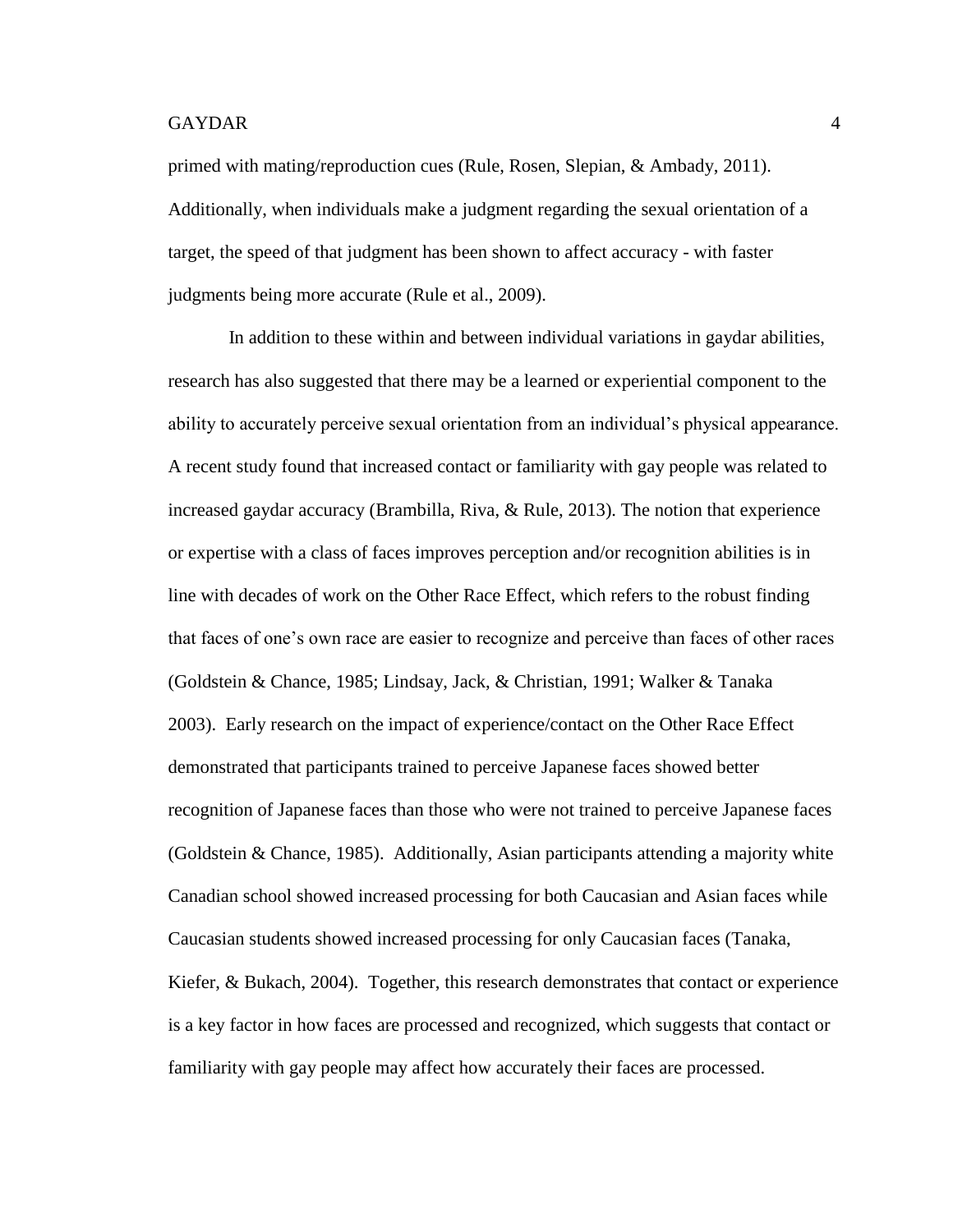Though people tend to make more accurate judgements about the sexual orientation of individuals from their own race/culture (Valentova, Rieger, Havlíček, Linsenmeier, & Bailey, 2011), evidence suggests they may still be able to make accurate assessments of the sexual orientation of people from other races/cultures (Rule, Ishii, Ambady, Rosen, & Hallett, 2011; Valentova et al., 2011). Though gay stereotypes may vary from culture to culture, the idea of what a gay person "looks like" may not vary as widely between cultures. Overall gender congruence (sex typicality) appears to be an important cue for perceptions of an individual's sexual orientation. Many studies show that people rely on the masculinity/femininity of the target when making their judgements about a person's sexual orientation (Freeman, Johnson, Ambady, & Rule, 2010; Lyons, Lynch, Brewer & Bruno, 2014; Rieger, Linsenmeier, Gygax, Garcia, & Bailey, 2010; Valentova et al., 2011). For example, feminine men are more likely to be rated as gay than straight and masculine women are more likely to be rated as lesbian than straight. This appears to extend to different modalities. For example, increased perceived femininity in men's voices is linked to increased attributions of homosexuality (Valentova & Havlíček, 2013). Additionally, research has suggested these perceptions occur from bodily movement as well. One study found that participants more frequently judged individuals walking on a treadmill as gay if they had a more female-typical movement, even with a masculine body shape (Johnson, Gill, Reichman, & Tassinary, 2007).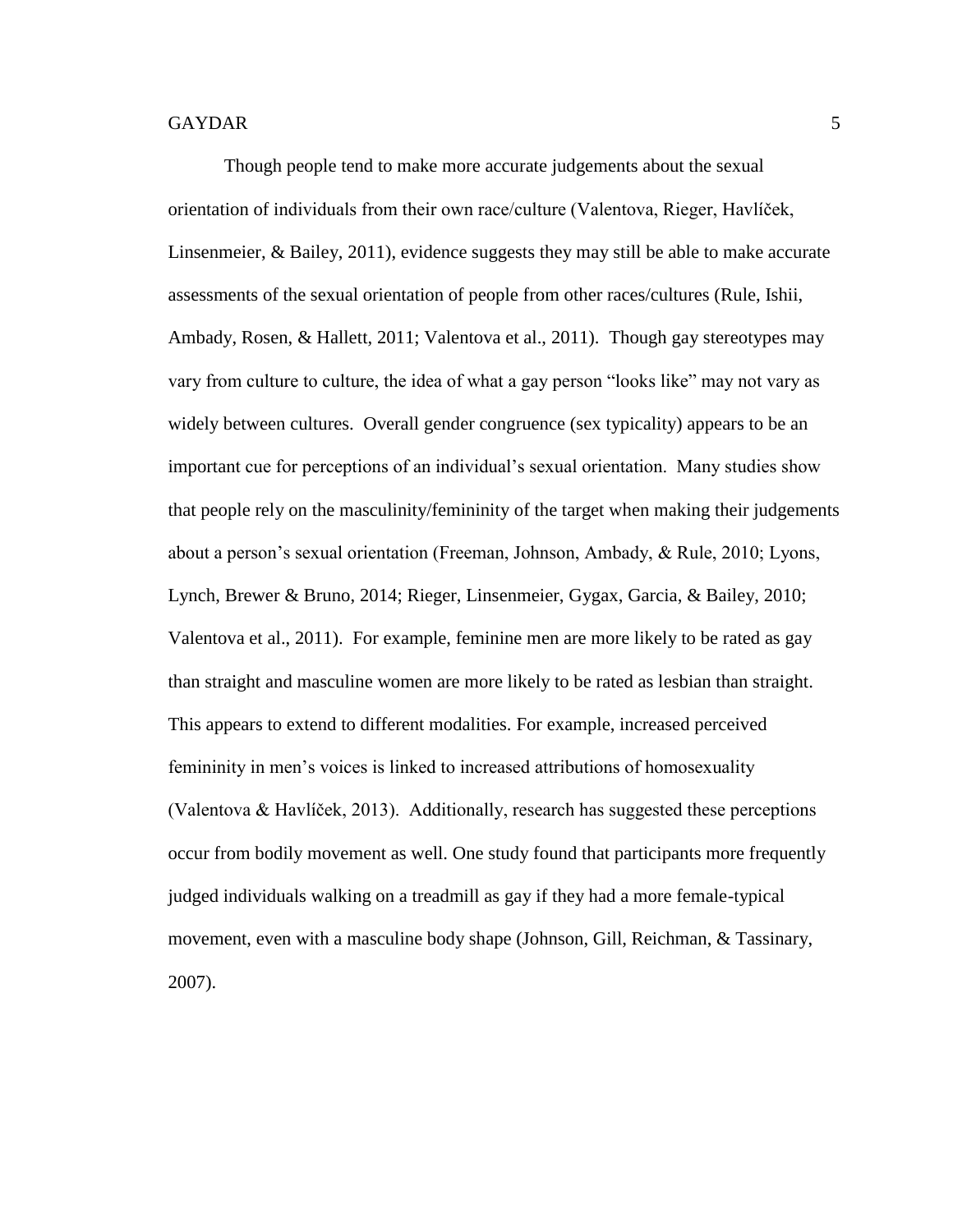#### <span id="page-12-0"></span>**Problems with Gaydar Research**

Research on face-based gaydar has several confounds that affect much of the current literature. First, many of the facial stimuli used in the past literature are nonstandardized photos, primarily composed of pictures gathered from dating or social media websites. These pictures can vary on quality, photographic conditions, expression of the target, and the degree of additional contextual cues to sexual orientation (e.g., environment displayed in background, hairstyle and clothing/accessories, etc.). Recent studies investigating social perceptions from facial cues have demonstrated that variation in photographic conditions (e.g., lighting, focal length, camera-to-head distance, position/posture of subject) can distort the morphometrics of the skull (Eliášová & Krsek, 2007) and affect assessments of masculinity/femininity (Třebický, Fialová, Kleisner,  $\&$ Havlíček, 2016), dominance (Hehman, Leitner, & Gaertner, 2013), as well as health (Stephen, Smith, Stirrat, & Perrett, 2009). While the use of non-standardized photos from dating websites may add to the external validity of the study, it decreases the internal validity. Gay men tend to have higher quality pictures than straight men (Cox, Devine, Bischmann, & Hyde, 2016) which could be artificial cue to sexual orientation. When this difference was controlled for, people relied much more heavily on stereotypic statements and very weakly on the picture of the face when making judgements about sexual orientation. Rule, Johnson, and Freeman (2016) investigated the quality of the picture sets used in past studies and found significant quality differences in five of their 13 stimulus sets. When standardized photos are used, the accuracy of sexual orientation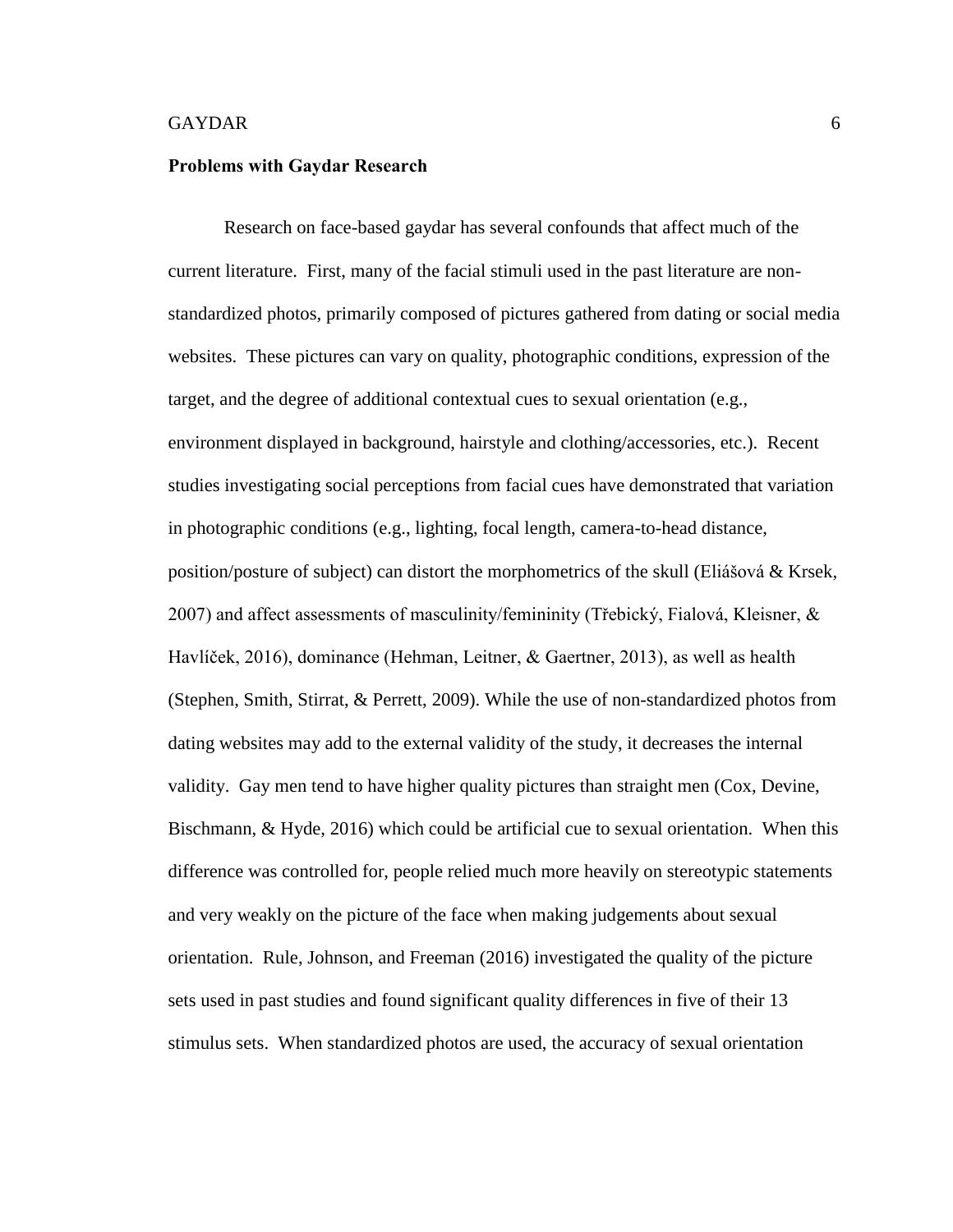judgements tend to fall below chance (Valentova & Havlíček, 2013), calling into question the notion that it is possible to accurately assess sexual orientation from potential differences in facial morphology between gay and straight men alone.

Beyond picture quality, using photos from dating websites presents the issue of self-presentation bias; people are unlikely to portray how they look on a day to day basis in their profile picture (Toma & Hancock, 2010). Some individuals will use makeup or better lighting to make their face look different than they do normally. One study found that many people go so far as having a glamour shot taken to use as a dating profile picture (Witty, 2008). In an attempt to control for self-presentation bias, the researchers used pictures that the target was "tagged" in on Facebook (Rule & Ambady, 2008). However, this method may not actually prevent self-presentation bias; the person may not have posted the picture, but it is entirely likely that they still had a say in how they looked and whether or not the photo was uploaded.

Another flaw in the facial gaydar literature is the distribution of facial stimuli used in studies. Most, if not all, of the studies examining gaydar have used a 50/50 distribution of pictures of gay and straight men (e.g., Rule & Ambady, 2008, Cox et al., 2016), but more often than not, LGBT people will be the minority group in a social environment (Gates, 2017). Past literature states that around 5% of the US population is gay (Plöderl, 2014). A recent *Gallup Poll* states that the population of LGBT people in the US at 4.1% (Gates, 2017). In the UK, the Office for National Statistics' report shows the LGB population at 2%, but 4.1% for those 16-24 (Knipe, 2017). Because homophobia is still somewhat prevalent in the US and the UK (e.g. Drydakis 2015), gay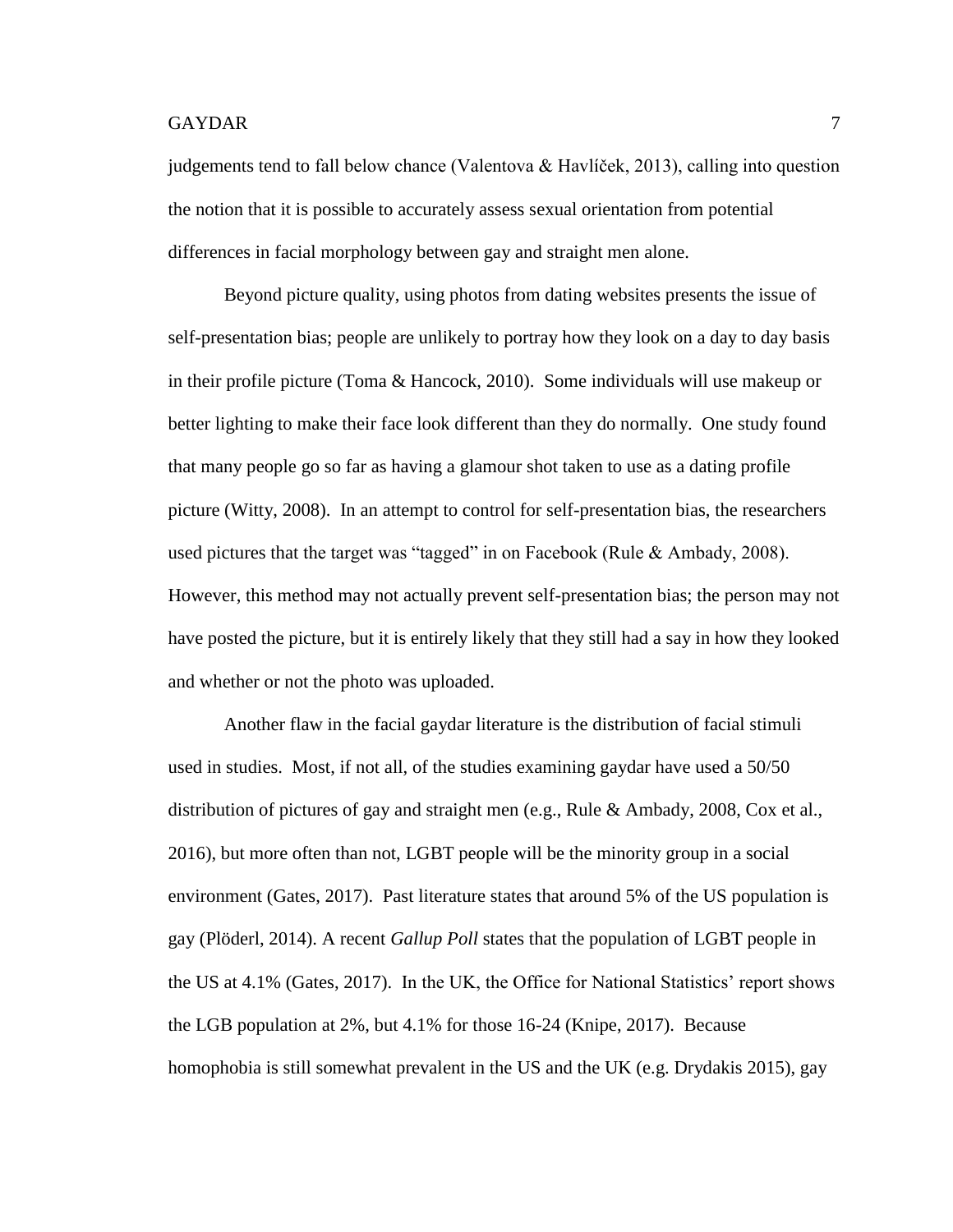individuals are likely underreporting or may not feel comfortable reporting their sexual orientation, suggesting that the actual LGBT population may be closer to 5% of the total population. Cox et al. (2016) recently pointed out the poor generalizability of studies using these non-representative distributions. Half-and-half distributions may work for investigating differences between groups and the mechanisms of these judgements but they cannot generalize to real world accuracy. Most gaydar studies report an overall accuracy rate between 50% and 70% for these 50/50 distributions, however, it is unclear if this above chance accuracy would be found in samples that matched a real-world distribution of gay and straight individuals. This idea is backed by the ignoring of the base-rate fallacy in most, if not all, studies on gaydar (Plöderl, 2014). The base-rate fallacy is when one ignores general information (the base-rate) and uses information for specific cases when making decisions (Cox et al., 2016). In the gaydar field, researchers are using a manufactured distribution of 50/50. Because these proportions don't match the real world, the accuracy ratings are not only generalizable, they are grossly inflated. Plöderl (2014) goes so far as to suggest that the interpretations of the past studies are "unethical".

Gaydar judgements may have negative repercussions. People who were not morally opposed to prejudice but still wanted to be viewed as non-prejudiced tended to give more intense shocks to a person who was implied to be gay than a person who was explicitly labeled as gay (Cox & Devine, 2014). Because the imaginary subject was not explicitly gay, participants could act prejudiced without being viewed as prejudiced. When looking at the control conditions, shock intensity was unrelated to internal and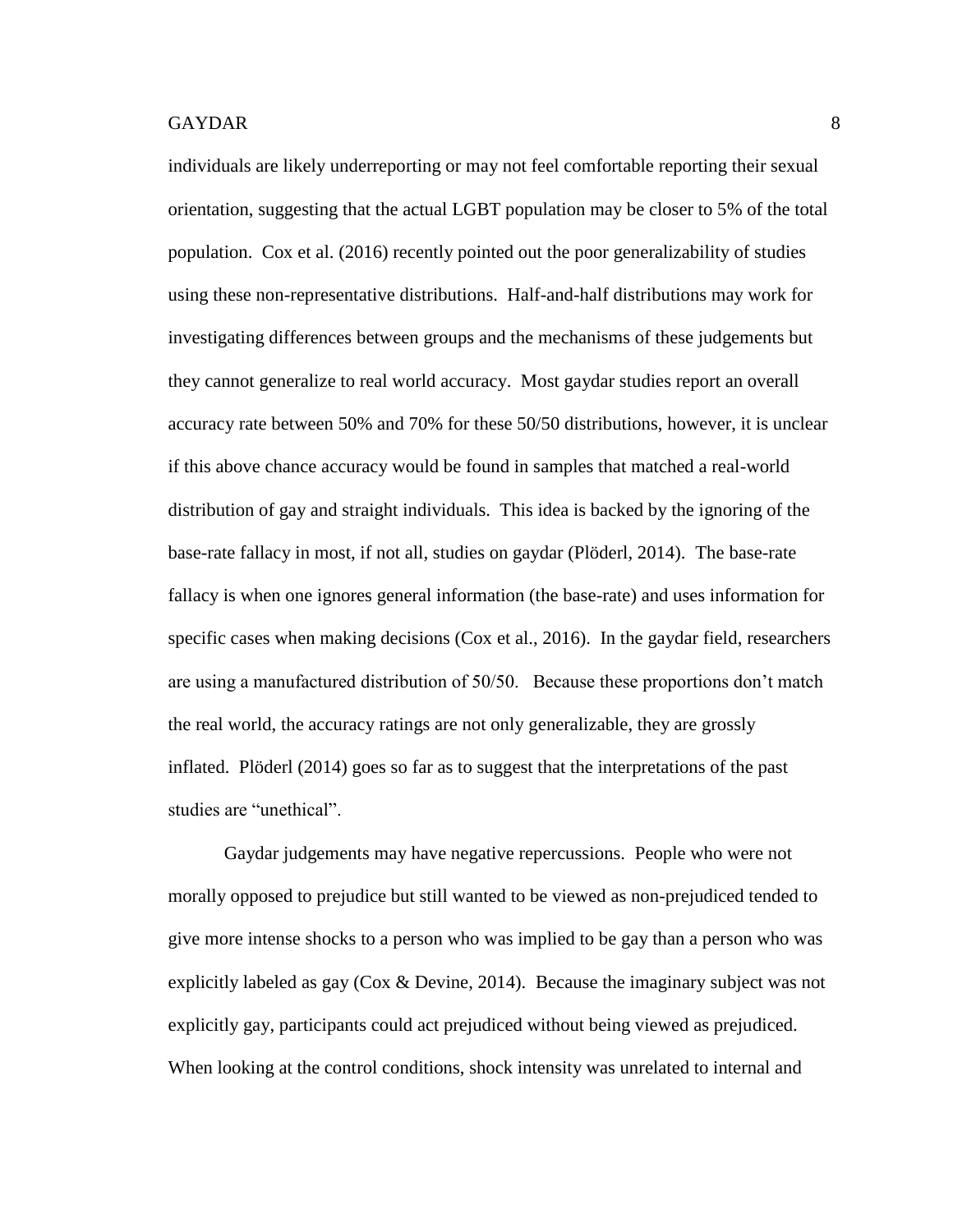external motivation to respond without prejudice when the imaginary confederate was straight. That being said, people seem to have fallible opinions of gaydar. When people are told that gaydar is just stereotyping, and therefore not real, they tend to ignore the content of stereotypical statements when making judgements of sexual orientation from a face (Cox et al., 2016).

#### <span id="page-15-0"></span>**Predictions**

More recently, research has focused on the caveats of sexual orientation identification. The literature is divided on whether or not face-based gaydar is the detection of underlying morphological (i.e. physical) differences in the faces of straight and gay men or whether it is simply stereotyping based off contextual or stylized cues like hair, interests, or expression. The purpose of my study is to investigate if the removal of contextual cues in facial photographs effects people's gaydar abilities.

The aims of this study are: to investigate if above chance accuracy of judgments of sexual orientation can be found in a realistic distribution of gay and straight faces while controlling for picture quality, to investigate the impact of contact/familiarity on the accuracy of these judgments, and to investigate the role of potential morphological differences in the face that contribute to the perception of sexual orientation. The facial photographs will be analyzed for morphological differences using facial mapping software to determine which aspects of facial appearance contribute to perceptual judgments of sexual orientation. I predict that people will show above chance accuracy for identifying the gay and straight faces and the gay faces alone, those with increased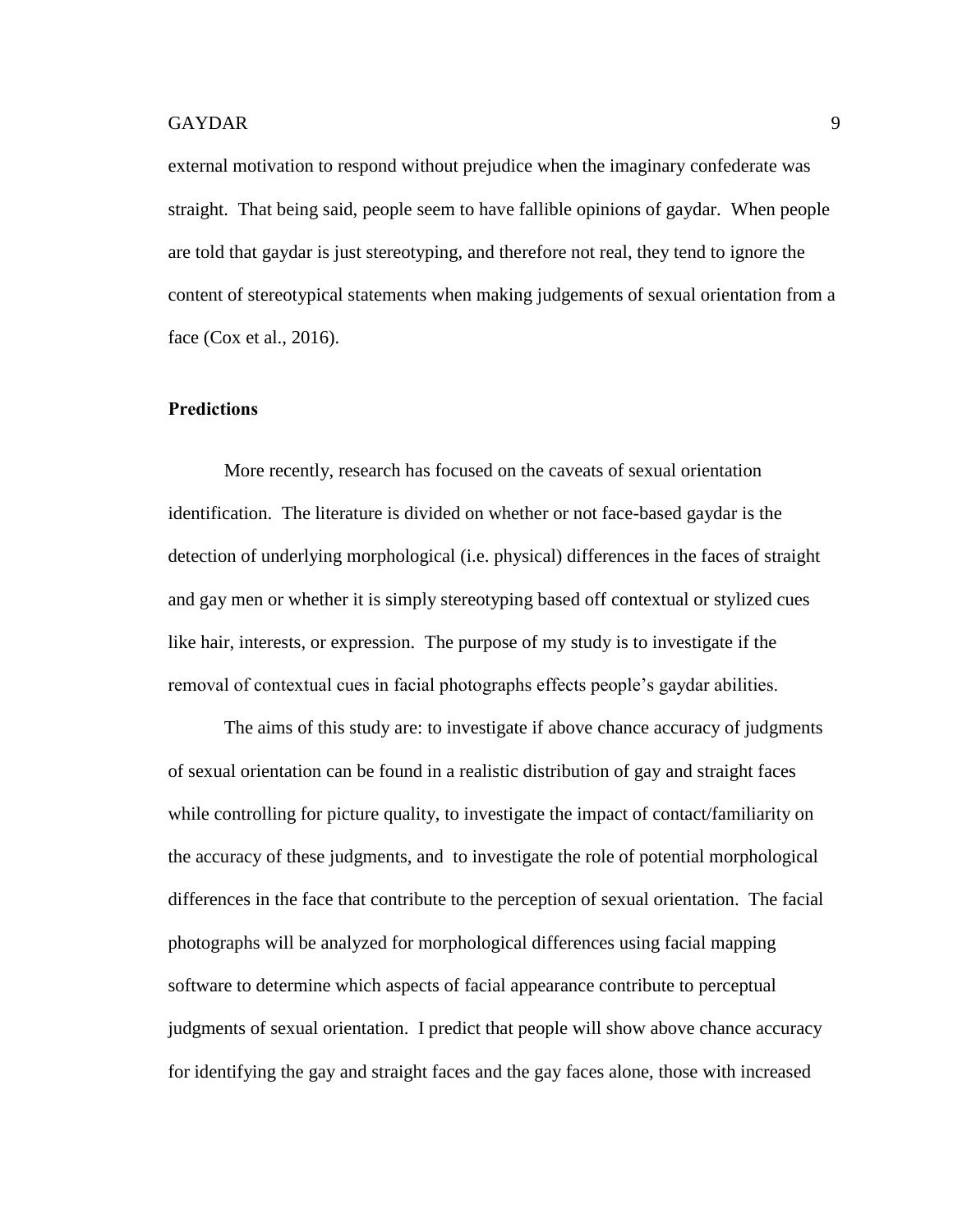contact with gay men will show increased gaydar accuracy, and gay men and straight men will show differences in face shape.

These hypotheses, methods, and planned analyses were pre-registered at [https://osf.io/fqd64/.](https://osf.io/fqd64/) Some minor modifications were made to the planned analyses in light of newly established protocols in the field.

#### **Method**

## <span id="page-16-1"></span><span id="page-16-0"></span>**Participants**

Participants ( $N = 97$ ) were brought into the lab to complete the study on Qualtrics. The sample consisted mainly of Humboldt State students recruited from SONA ( $M_{\text{ase}} = 21.22$ ,  $SD_{\text{age}} = 4.40$ ). The sample consisted of mainly women (n = 67), some men ( $n = 14$ ) and, some non-binary ( $n = 9$ ) participants. Sample size was derived from an a priori power analysis. Participants enrolled in eligible courses received extra credit.

# <span id="page-16-2"></span>**Facial Stimuli**

Ninety-six full-face photographs (52 straight) of adult Czech men were obtained from a collaborator for use in this study. All photographs were taken under standardized photographic conditions in two separate sets. Six of these images were excluded due to being duplicates across both sets and 14 were excluded after visual inspection due to suboptimal standardization (e.g., visible hair that could not be masked out). A total of 76 images (38 straight, 38 gay) were used in the final perceptual task. The photographed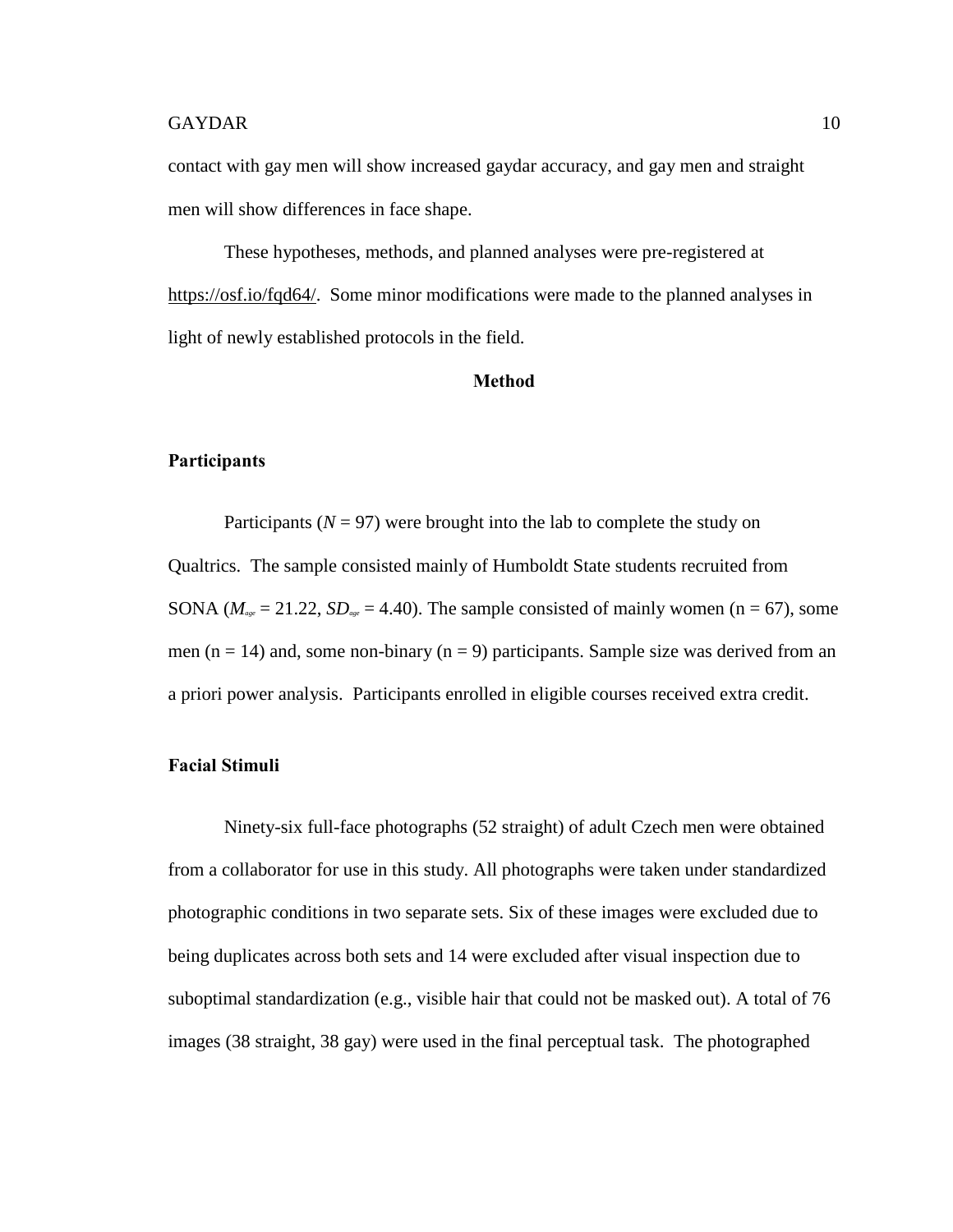men were recruited through website advertisements, pamphlets distributed at local bars, through a radio broadcast and snowball sampling. All individuals photographed were between 18 and 35 years old. Photographs were taken in a small windowless room against a constant background, under standardized lighting conditions, and participants were instructed to pose with a neutral expression. Camera-to-head distance (1.5m) and camera settings were held constant for all photographs. Photographs were taken using a Canon 350D camera with the focus Canon EF 50/1.8 II (see Valentova & Havlíček 2013).

For use in the study, the facial photographs were mapped using a standard 189 point template that demarcates landmark and semi-landmark features using Webmorph (DeBruine, 2017). Images where then aligned based on interpupillary distance and masked using a white background, thus removing the hairstyle and other potential contextual cues to sexual orientation. The men in these photographs reported demographic information, including sexual orientation. Sexual orientation was assessed using the 7-point Kinsey Scale (Kinsey, 1953). For the purposes of the experimental task, these men were categorized as straight if they report a score of 0-2 on the Kinsey Scale, gay if they report a score of 4-6 on the Kinsey Scale. Men reporting bisexual orientation (i.e., a score of 3) were not included in the image set.

## <span id="page-17-0"></span>**Procedure**

Participants completed a two-alternative forced choice judgement for each of the aforementioned stimuli in the lab, whereby they indicated if they thought the individual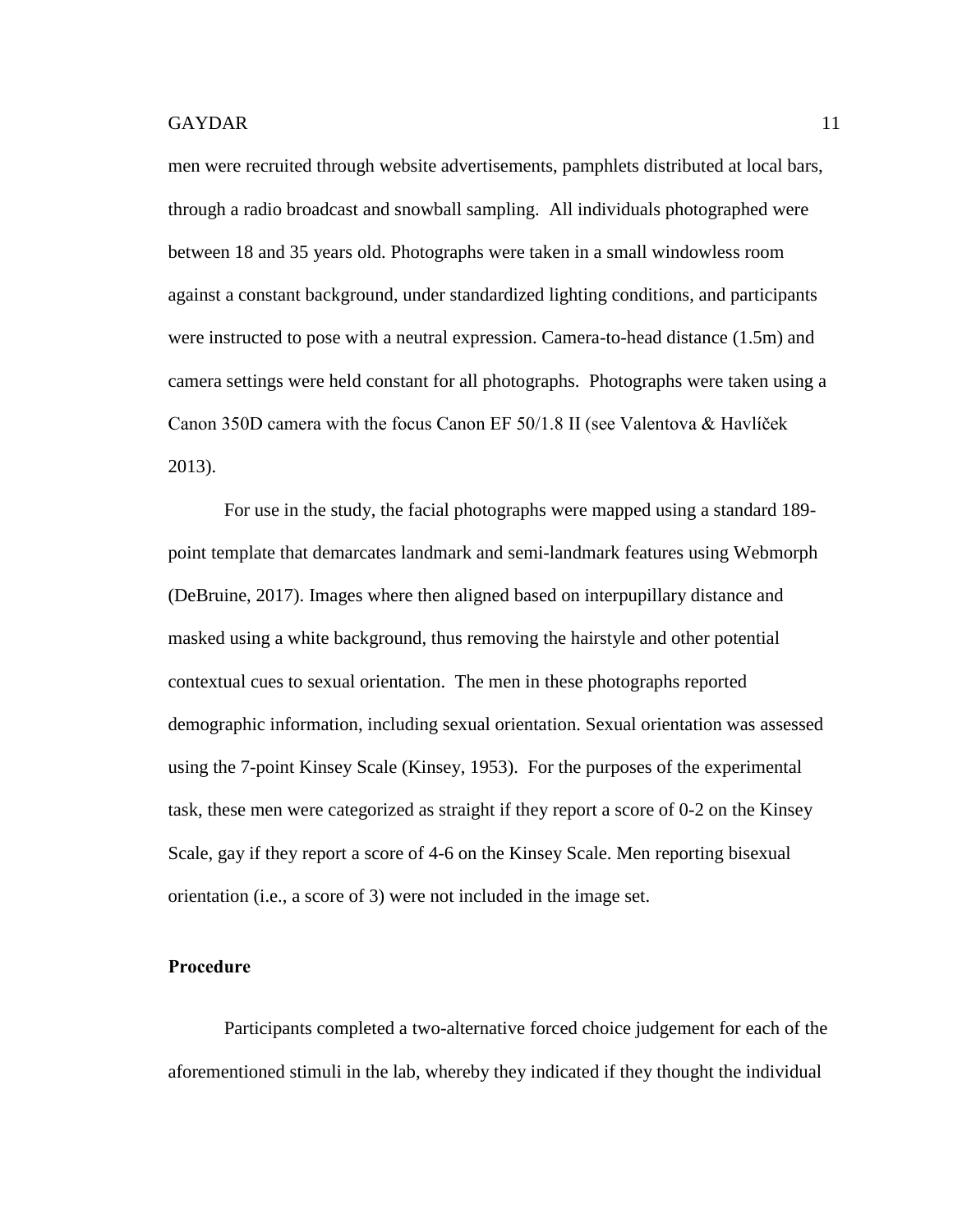was straight or gay. Participants were randomly assigned to one of two conditions: a standard experimental condition which consisted of a 50:50 distribution of gay:straight faces (76 faces presented in total, 38 gay, 38 straight), or a real-world condition which consisted of a 7:93 ratio of gay:straight faces (40 faces presented in total, 3 gay, 37 straight - note that the total number of faces included in this condition was limited by the number of faces available in the imageset; Gates, 2017). A control condition with 95:5 gay:straight faces was originally proposed but was dropped due to a coding error that would have made the ratios between this and the real-world condition unequal. The three gay faces were randomly selected from the total available set of 38 gay faces and the identities presented varied between participants to ensure that perceptual abilities weren't affected by any one individual in the imageset. All faces were presented in a fully randomized order for both conditions.

Following the rating task, participants reported their confidence in their "gaydar" abilities using a 5-point scale, where 1 (*"Not accurate at all"*) and 5 (*"Extremely accurate"*; following Brambilla et al., 2013). Specifically, they were asked "How accurate do you think your gaydar abilities are?" Participants also reported their amount of contact with gay men in the past using the same five questions used in Brambilla et al. (2013).

A separate group of 20 research assistants from research labs at Humboldt State University rated the men's faces on masculinity/femininity on a seven point scale from 1 (*Very Feminine*) to 7 (*Very Masculine*) , see Figure 1 for distribution of these ratings for the gay and straight faces. Higher scores for perceived masculinity/femininity indicate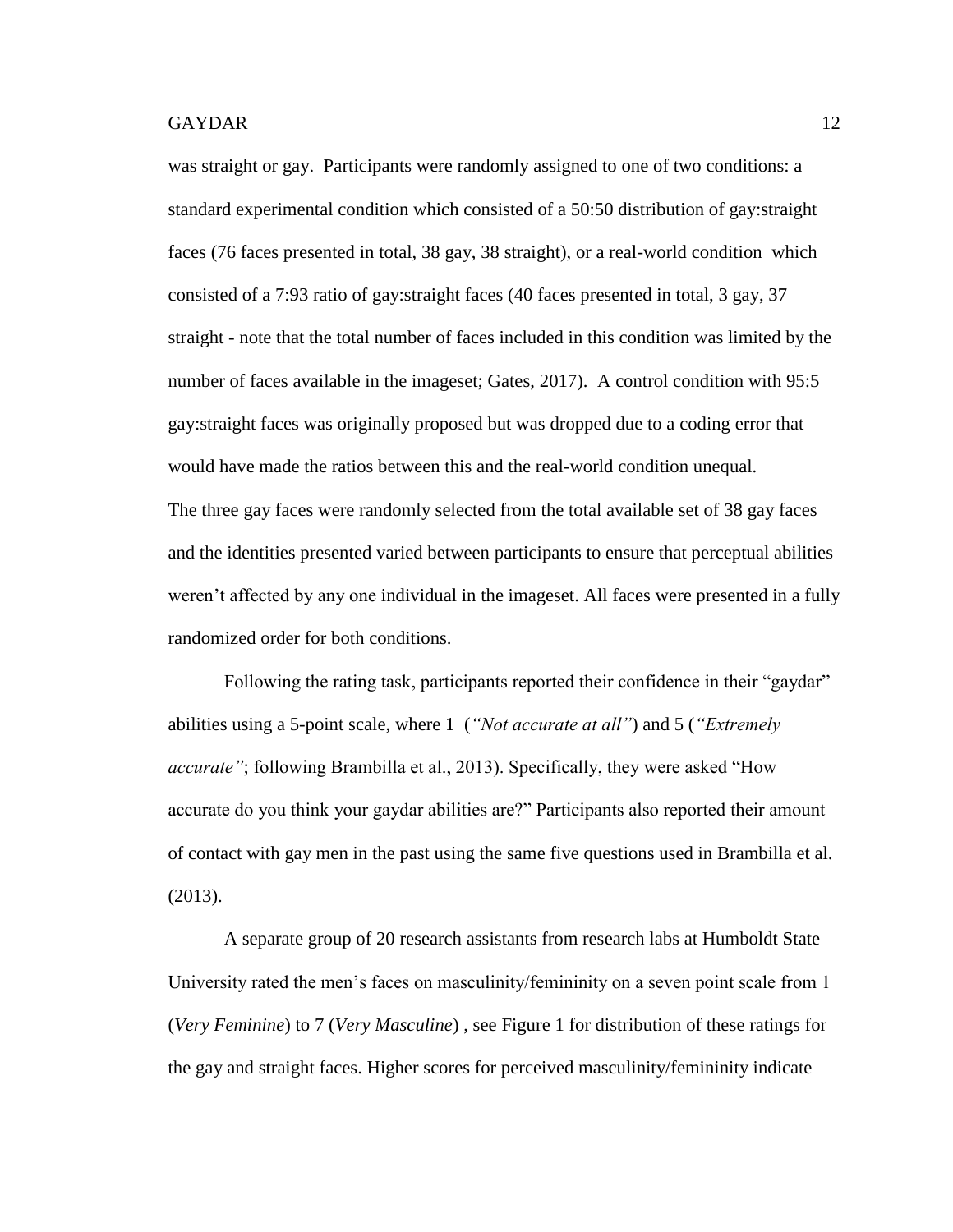more masculine faces. The utilization of a separate group avoided participants being influenced by their judgements of the target's sexual orientation.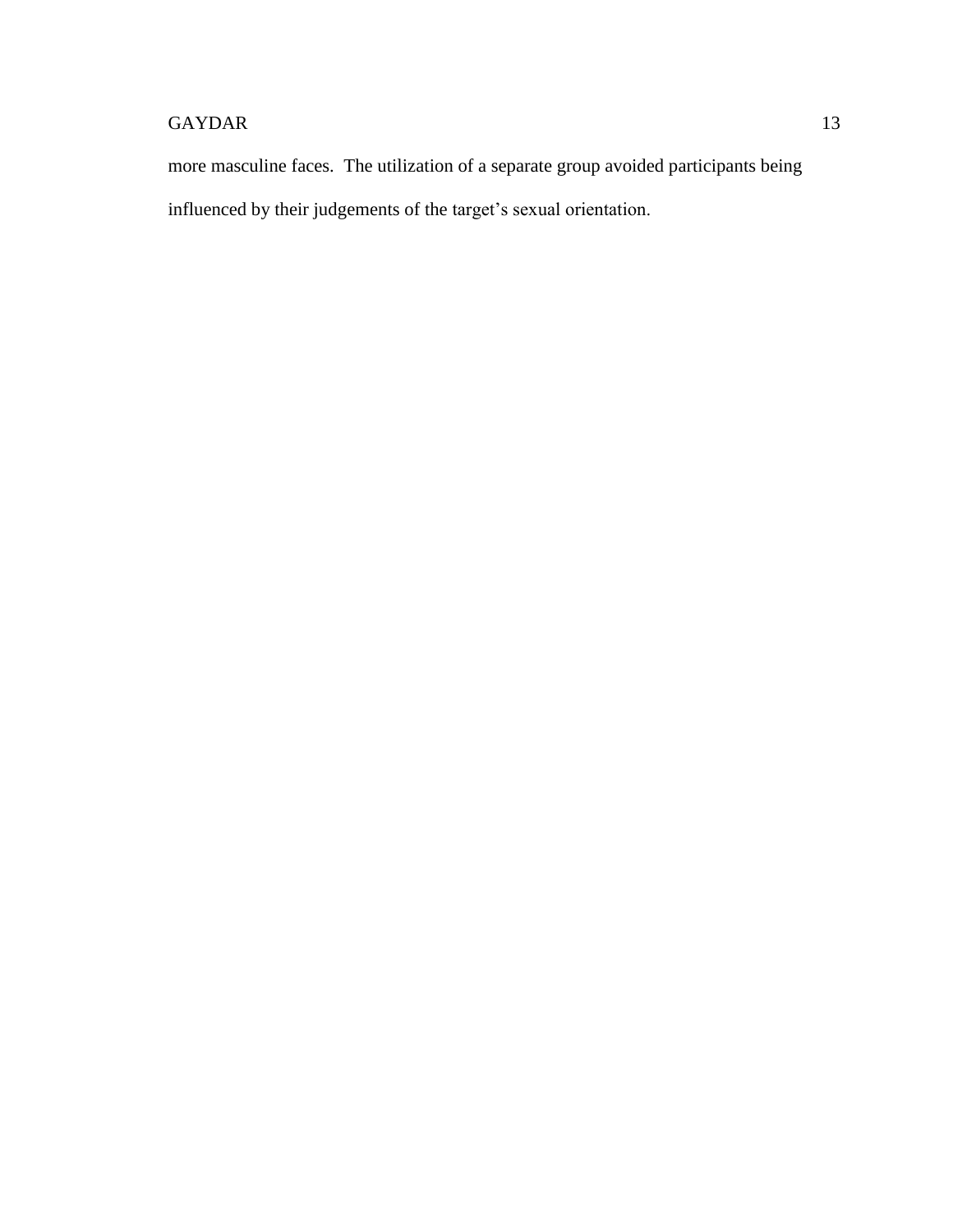

*Figure 1.* Rating of perceived masculinity/femininity across sexual orientation of the

targets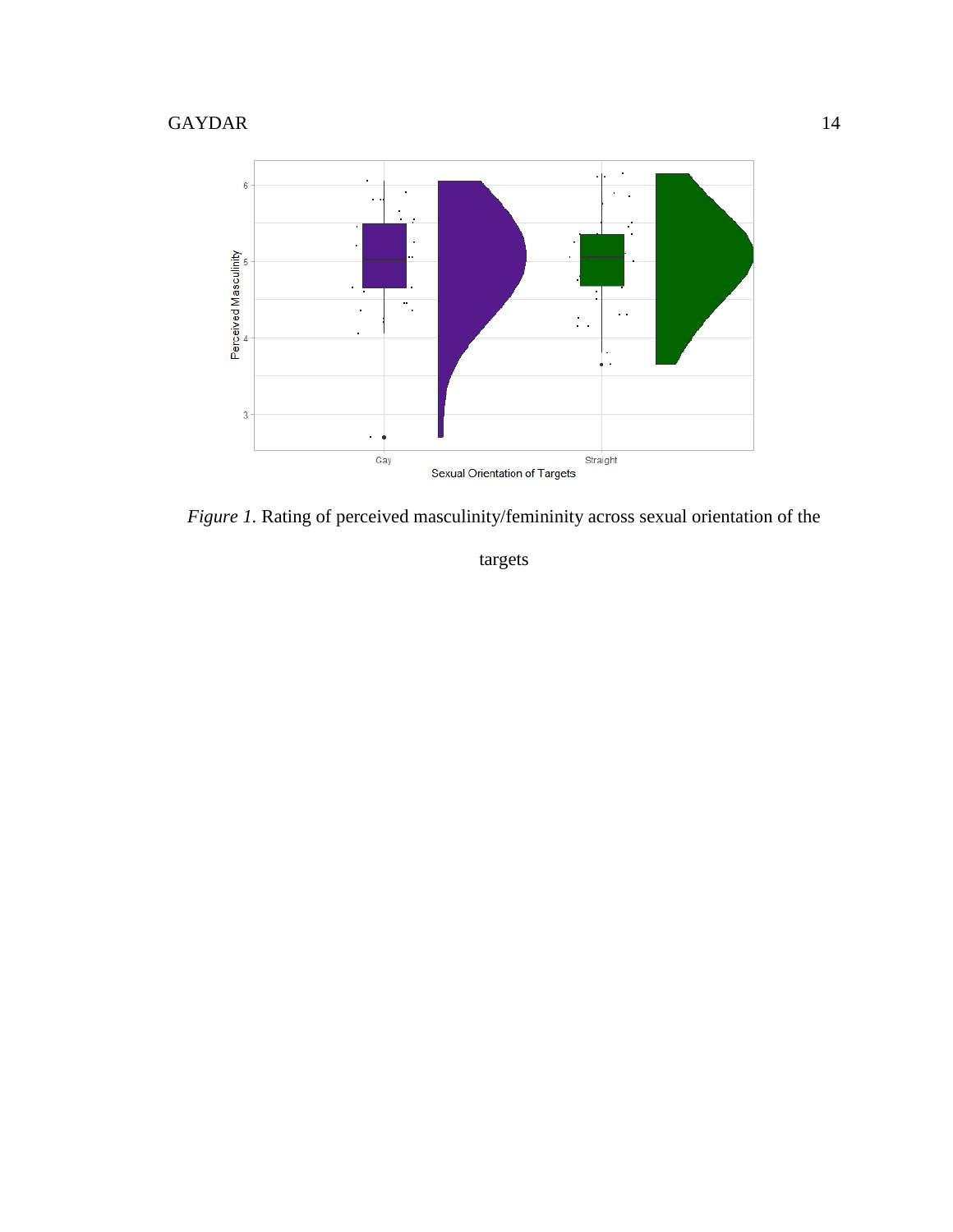#### **Results**

<span id="page-21-0"></span>Overall accuracy was computed for each participant by dividing the number of faces for which sexual orientation (either gay or straight) was correctly identified by the total number of faces seen ( $M = 53.83\%$ ,  $SD = 12.37\%$ ). Accuracy for the perception of gay faces specifically was computed for each participant by dividing the number of gay faces correctly identified by the total number of gay faces seen ( $M = 43.23\%$ ,  $SD =$ 24.89%). A contact score for each participant was computed by averaging the five contact questions from Brambilla et al. (2013),  $(\alpha = .81)$ . Overall, reported confidence in gaydar abilities appeared fairly low ( $M = 2.18$ ,  $SD = 0.86$ ); none of the participants indicated the highest confidence (*"Extremely accurate"*).

## <span id="page-21-1"></span>**Hypothesis 1**

To investigate if participants (irrespective of the condition they were assigned to) were accurate at perceiving the sexual orientation of faces at above chance levels, a one sample t-test was used. Since the task was dichotomous, 50% accuracy represents chance. Accuracy scores were arcsine transformed to ensure compliance with assumptions, t-test statistics represent the arcsine transformed scores while the means and standard deviations are untransformed for interpretability. Overall, participants performed at above chance levels,  $t(82) = 2.86$ ,  $p < .01$ ,  $d = 0.31$ ,  $BF<sub>10</sub> = 5.34$ , for overall accuracy of the detection of sexual orientation from standardized faces. When looking at the accuracy of gay faces only, participants did not perform significantly different than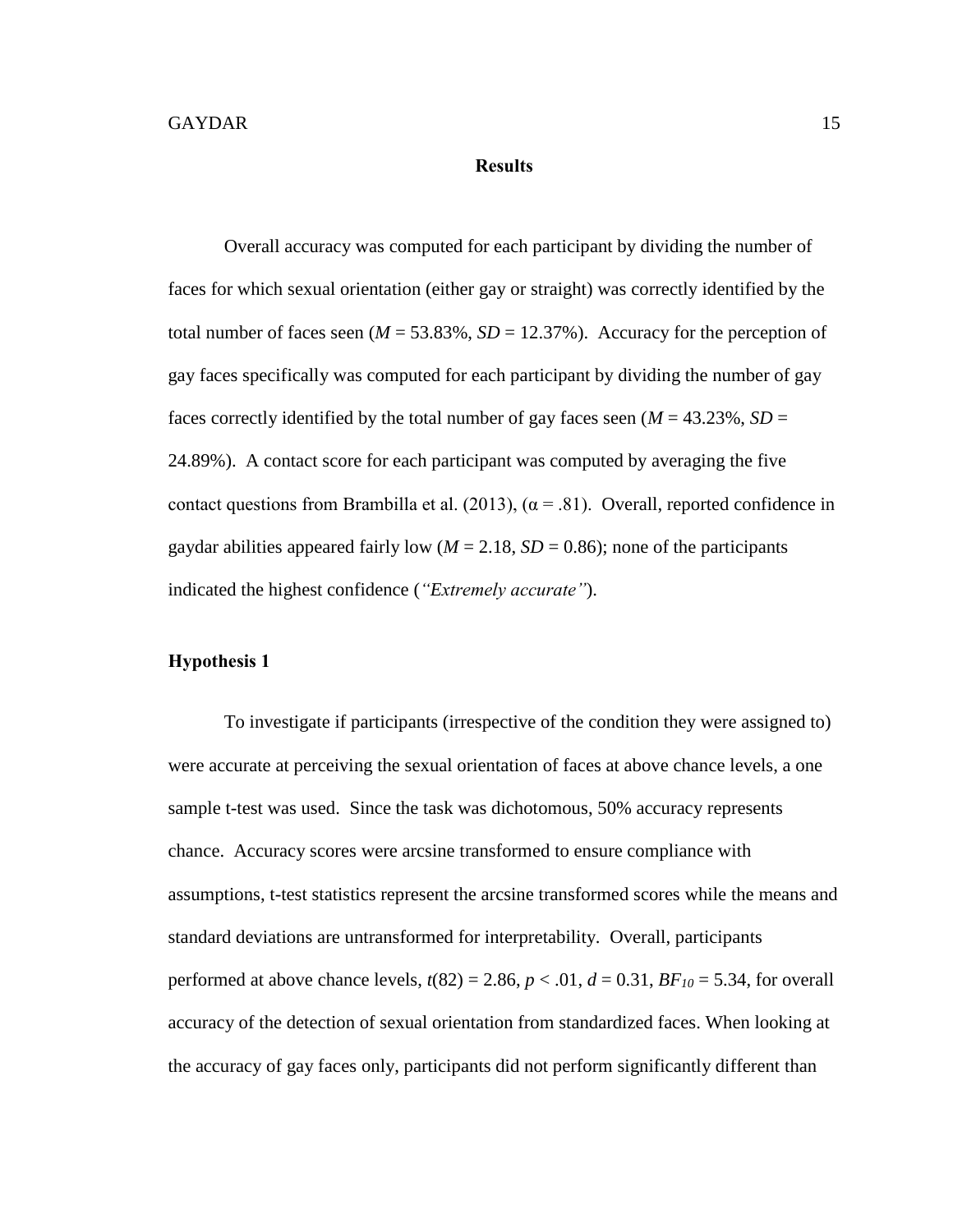chance,  $t(82) = -1.57$ ,  $p = .12$ ,  $d = 0.17$ ,  $BF_{10} = 0.39$ , indicating a tendency to over perceive gay men's faces as being straight.

A Welch t-test was used to compare the performance of participants in the realworld and the experimental conditions. Participants in the real-world condition  $(M =$ 52.00%, *SD* = 29.48%) were significantly better at identifying gay faces than participants in the experimental condition ( $M = 34.77\%$ ,  $SD = 14.28\%$ ),  $t(56.08) = -3.05$ ,  $p < .01$ ,  $d =$ 0.66,  $BF_{10} = 7.96 \times 10^{19}$ .

### <span id="page-22-0"></span>**Hypothesis 2**

To investigate if those with more contact were more accurate than those with less contact, a regression was conducted with accuracy of categorization of gay faces as the dependent variable and condition, amount of contact, and confidence of gaydar abilities as predictors. Contact, confidence, and accuracy of gay faces were assessed for normality using 99% confidence interval of skew and kurtosis. Accuracy of categorization of gay faces was positively skewed and transformed to normality with a square root transformation. Transformations did not affect the outcome of the analysis so untransformed results are presented for interoperability. Predictors were also centered. While the overall model was significant,  $F(7, 89) = 2.17$ , = .04,  $R^2$ , = .15., only one of the predictor variables was a significant predictor. As shown in the t-test, those in the real-world condition tended to perform better than those in the experimental condition. Contact, confidence, and/or any of the interactions among these variables were not significant predictors of accuracy of gay faces (See Table 1). Figure 2 displays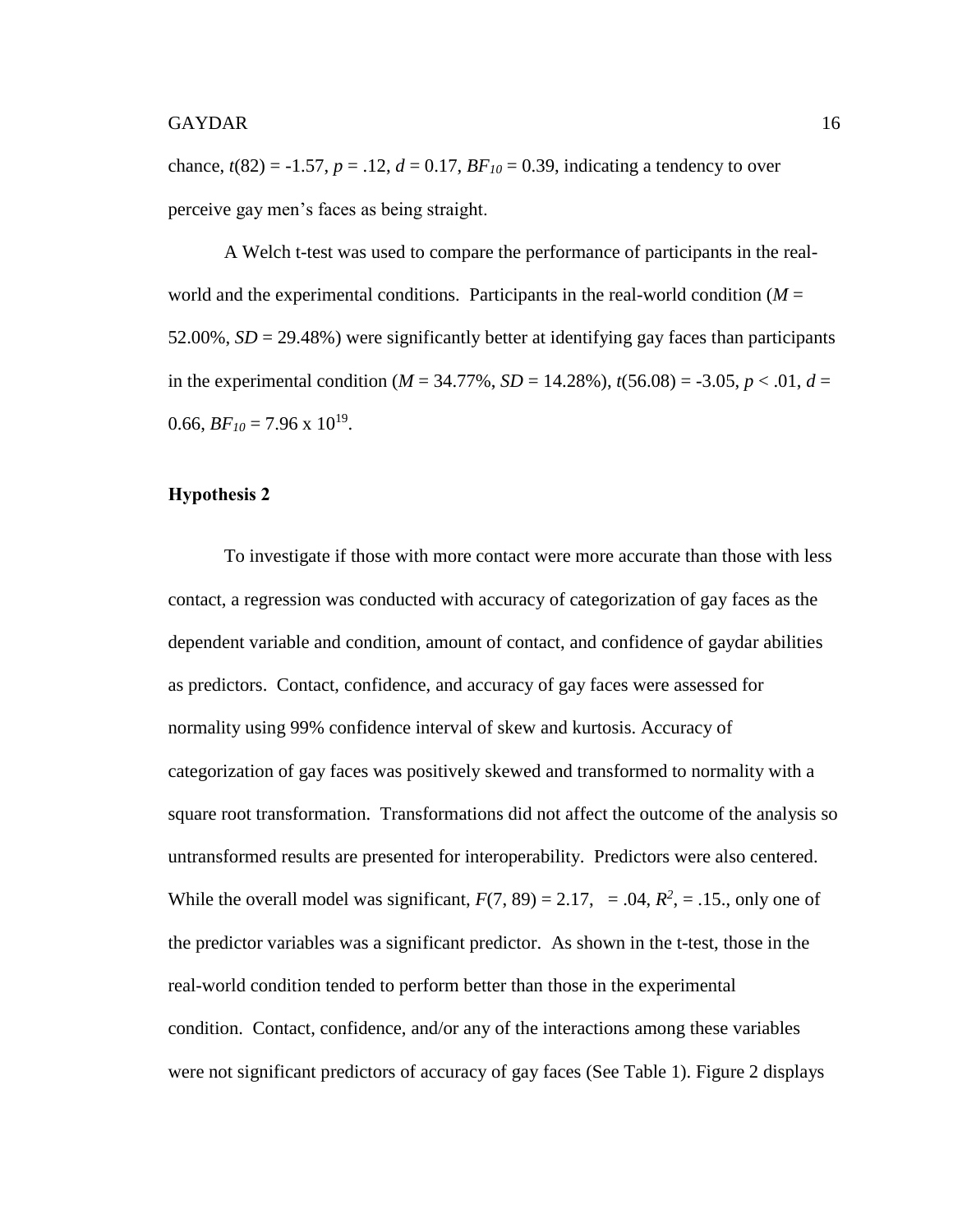the relationship between condition and confidence and Figure 3 displays the relationship between condition and contact. A robust regression was used to ensure compliance with assumptions. The robust regression did not provide different results.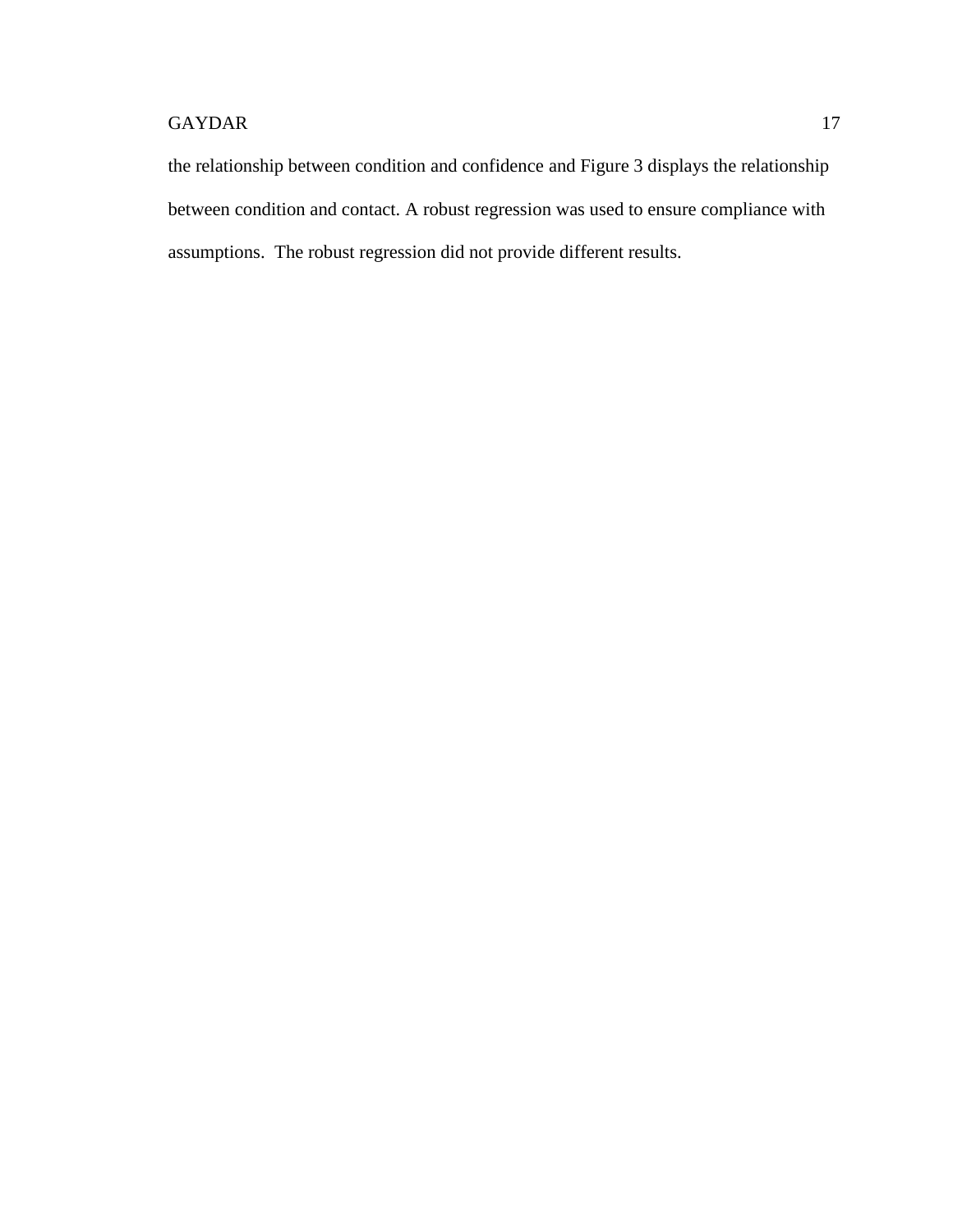| I<br>I                  |
|-------------------------|
|                         |
|                         |
|                         |
| i                       |
| i                       |
|                         |
|                         |
|                         |
|                         |
|                         |
|                         |
| I<br>I                  |
|                         |
| $\frac{1}{5}$<br>Ï<br>ľ |

| Variable                         | *م<br>م             |     | $S^2$             |
|----------------------------------|---------------------|-----|-------------------|
| (Real-World)<br>Condition        | <u>ین</u>           | Ş   | $\ddot{\text{6}}$ |
| Contact                          | $\ddot{\mathrm{S}}$ | 88. | $\odot$           |
| Confidence                       | $-0$ .              | 88. | $\mathcal{S}$     |
| Condition x Contact              | $\ddot{\mathrm{S}}$ | 84  | $\odot$           |
| Condition x Confidence           | $-0.2$              | 85  | $\odot$           |
| Contact x Confidence             | $-0.02$             | 86  | $\odot$           |
| Condition x Contact x Confidence | $\ddot{5}$          | 35  | $\ddot{\circ}$    |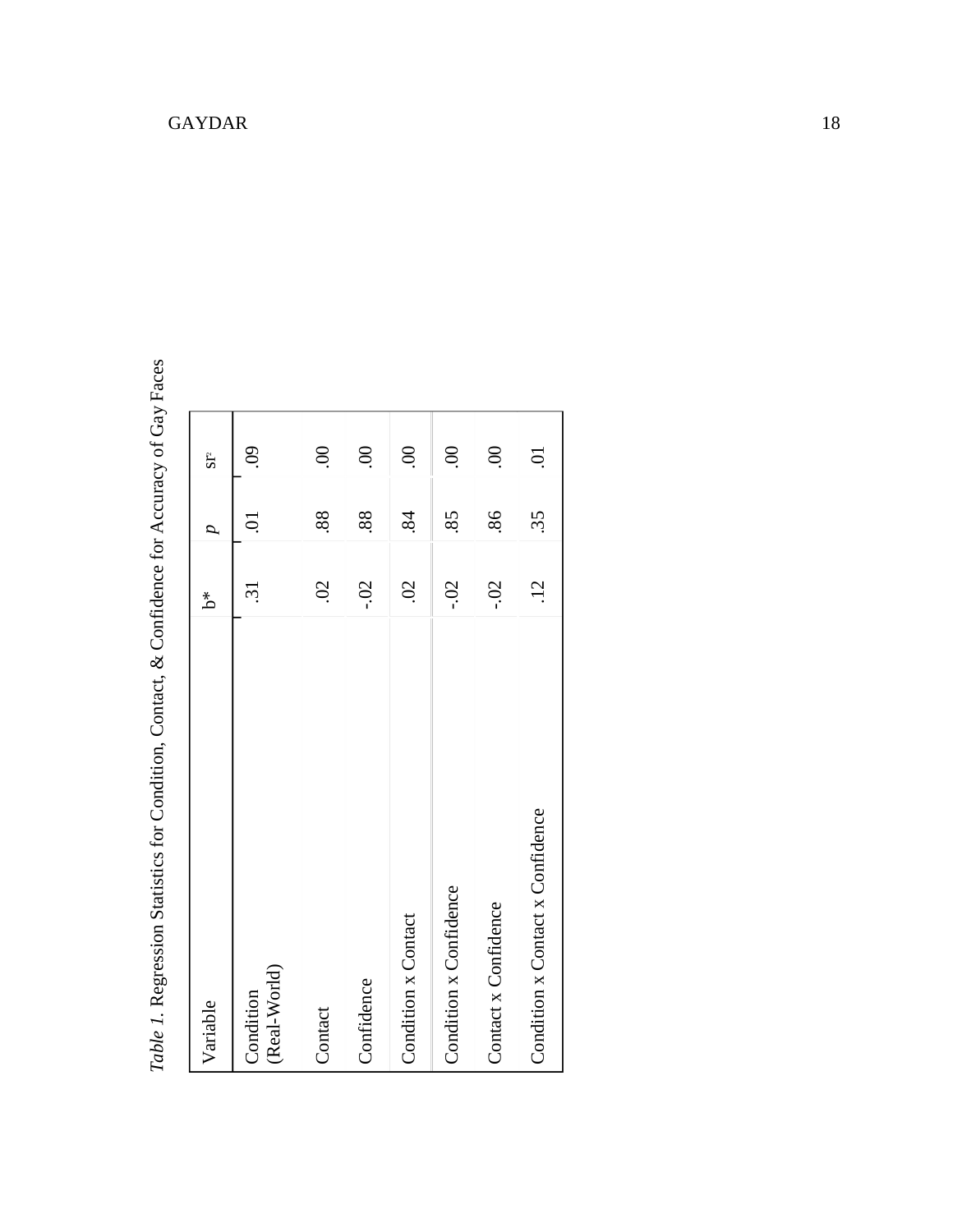

*Figure 2.* Confidence of accuracy and accuracy of identifying gay faces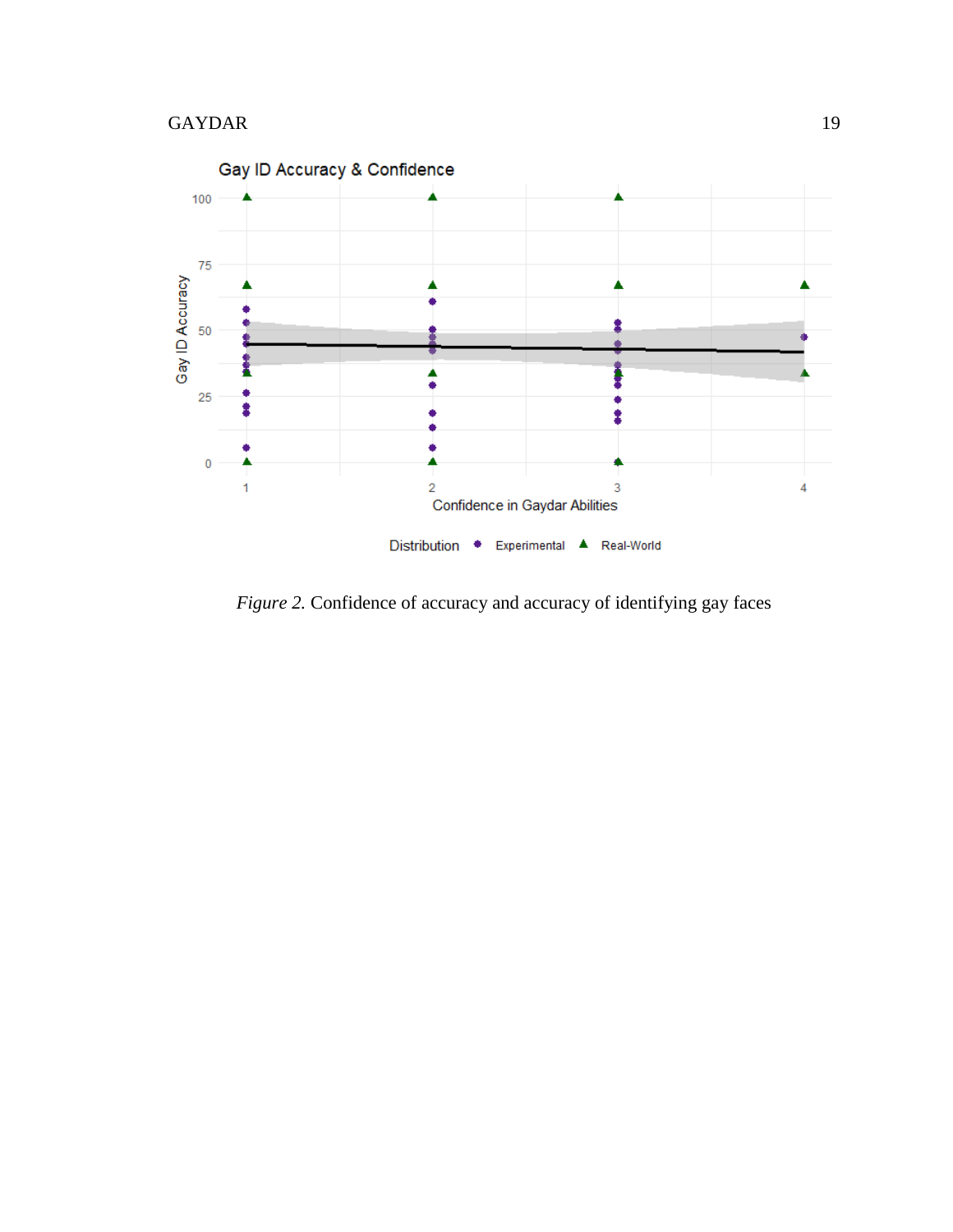

*Figure 3.* Past contact with gay men and accuracy of identifying gay faces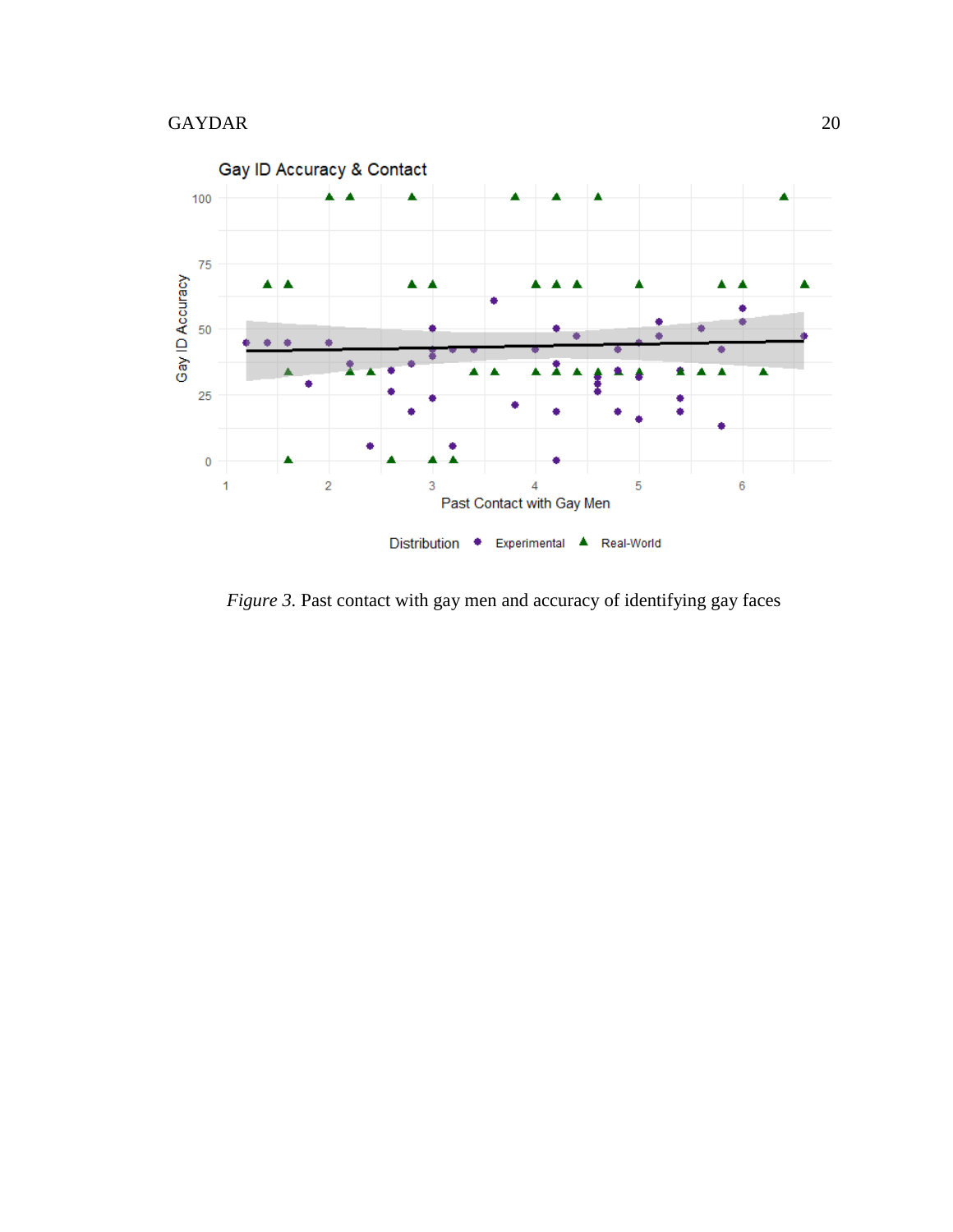### <span id="page-27-0"></span>**Hypothesis 3**

<span id="page-27-1"></span>**Calculating a Sexual Orientation Vector.** A principal components analysis (PCA) was conducted on the mapped facial points using publicly available code from [https://osf.io/98qf4/.](https://osf.io/98qf4/) The first six principal components, explaining a total of 72% of variance in face shape were selected according to the Broken Stick Model. The first principal component was selected according to the Wilk's Lambda criterion for a linear discriminant analysis (LDA). The scores were used to create a sexual orientation vector with gay and straight prototypes at either end. Each face can then be given a sexual orientation vector score based on its respective position along the vector, with higher scores indicating a more gay typical face shape, and lower scores indicating a more straight typical face shape. This method of analyzing facial morphology follows previously established protocols (Holzleitner et al. 2018; Hahn et al. 2018).

<span id="page-27-2"></span>**Calculating Facial Masculinity/Femininity.** From the 20 masculinity/femininity ratings of the 76 faces, two of the faces had a missing score from one rater. The mean rating for the face was imputed in place of missing rating and taken as part of the overall average score for the face. Refer to Figure 1 for a visual representation of the distribution of these masculinity/femininity ratings for the gay and straight faces.

<span id="page-27-3"></span>**Calculating Perceived Sexual Orientation.** A perceived sexual orientation score was computed for each face by dividing the number of times a face was labeled as gay by the total number of times the face was seen by participants in the gaydar task. Therefore,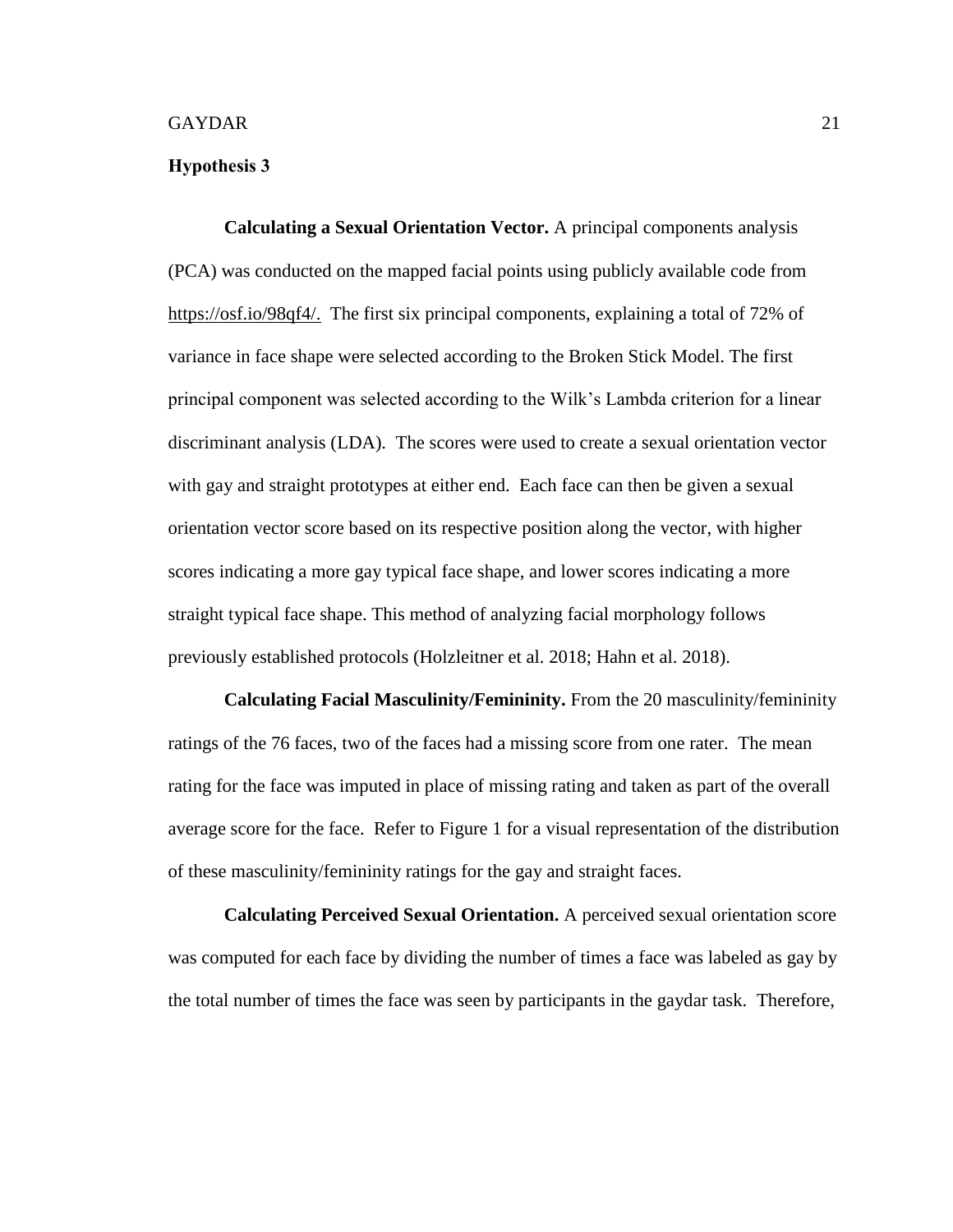higher scores indicate that a face was perceived as gay more often than straight (regardless of actual sexual orientation).

<span id="page-28-0"></span>**Statistical Analyses.** Perceived masculinity/femininity, perceived sexual orientation, and the sexual orientation vector were assessed for normality. Perceived sexual orientation and the sexual orientation vector were positively skewed and therefore transformed to normality using a square root transformation. Transformations did not influence significance of results so untransformed results are reported for interoperability.

The sexual orientation vector and perceived masculinity were entered into a logistic regression predicting *actual* sexual orientation. Unsurprisingly, the sexual orientation vector significantly predicted actual sexual orientation, OR = 1.31, *OR 95% CI* [1.03, 1.72],  $p = 0.04$ , where higher scores on the vector related to a greater likelihood of the target self-reporting as gay. Perceived masculinity/femininity did not predict actual sexual orientation, OR = 0.77, *OR 95% CI [0.35, 1.65]*, *p* = .50.

The sexual orientation vector and perceived masculinity/femininity were next used to predict *perceived* sexual orientation,  $F(2, 73) = 17.47$ ,  $p < .001$ ,  $R^2 = .32$ . The sexual orientation vector did not significantly predict perceived sexual orientation,  $b^*$  = -0.13,  $p = 0.186$ , squared  $sr^2 = 0.02$  (see Figure 4). Perceived masculinity/femininity was a significant predictor whereby more masculine faces (higher scores) were rated as gay less often than feminine faces,  $b^* = -0.53$ ,  $p < .001$ ,  $sr^2 = 0.26$ . Figure 5 shows the relationship between perceived masculinity/femininity and perceived sexual orientation. Upon graphing the data, a potential outlier emerged. The exclusion of the potential outlier did not affect the significance of results, the outlier was not removed in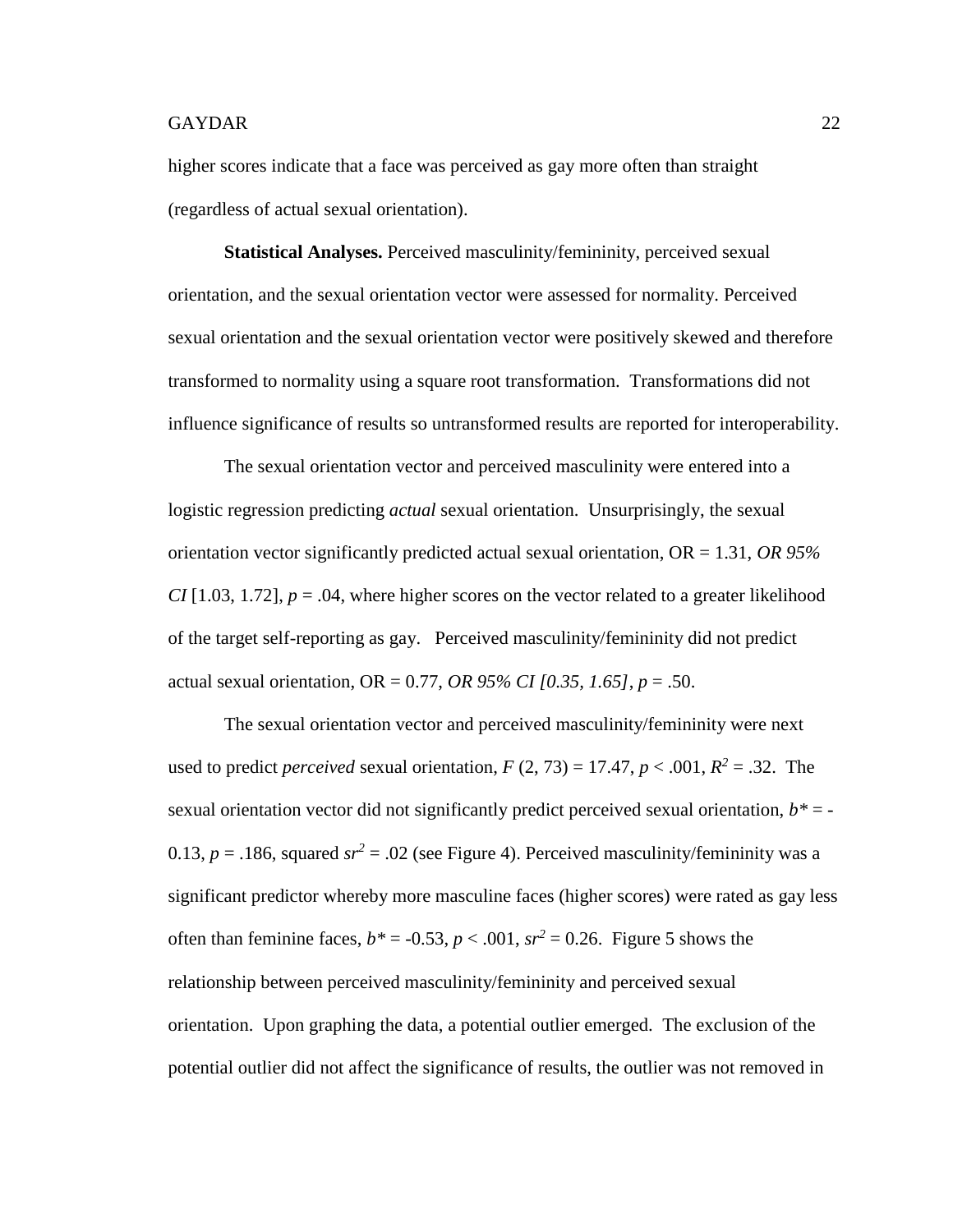the presented statistics. A robust regression was used to ensure compliance with assumptions. The robust regression did not provide different results.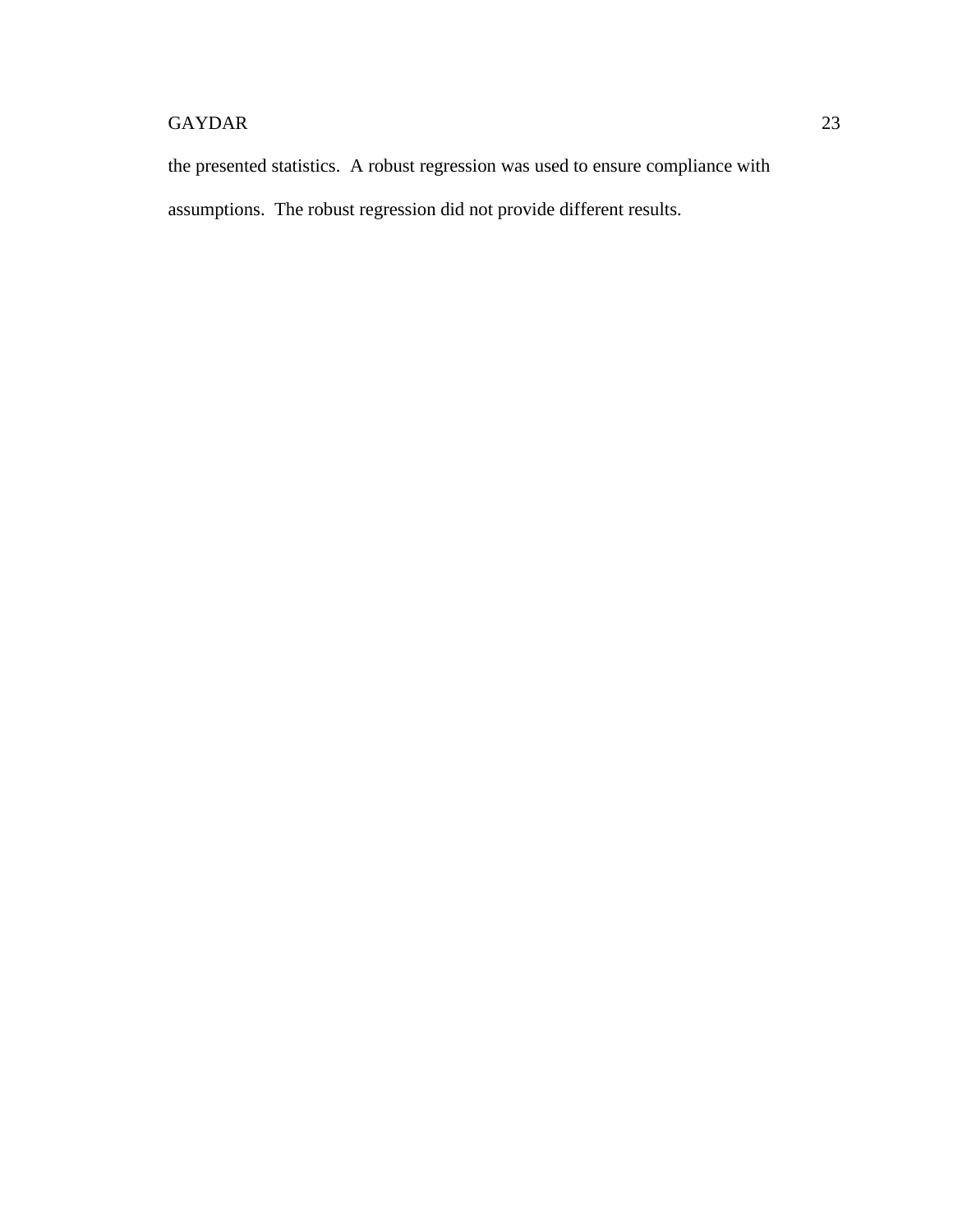

*Figure 4.* Sexual orientation vector score and perceived sexual orientation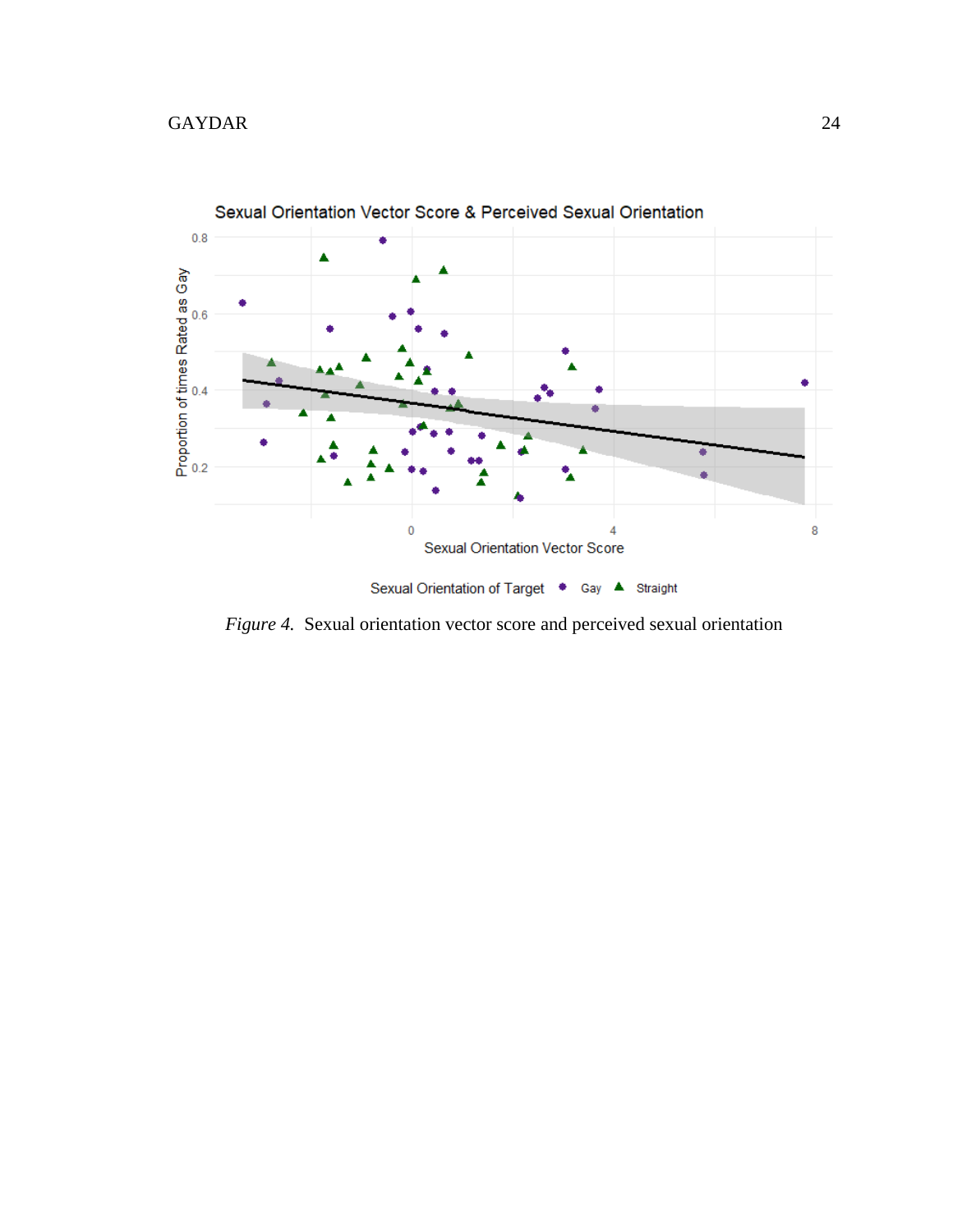

*Figure 5.* Perceived masculinity and perceived sexual orientation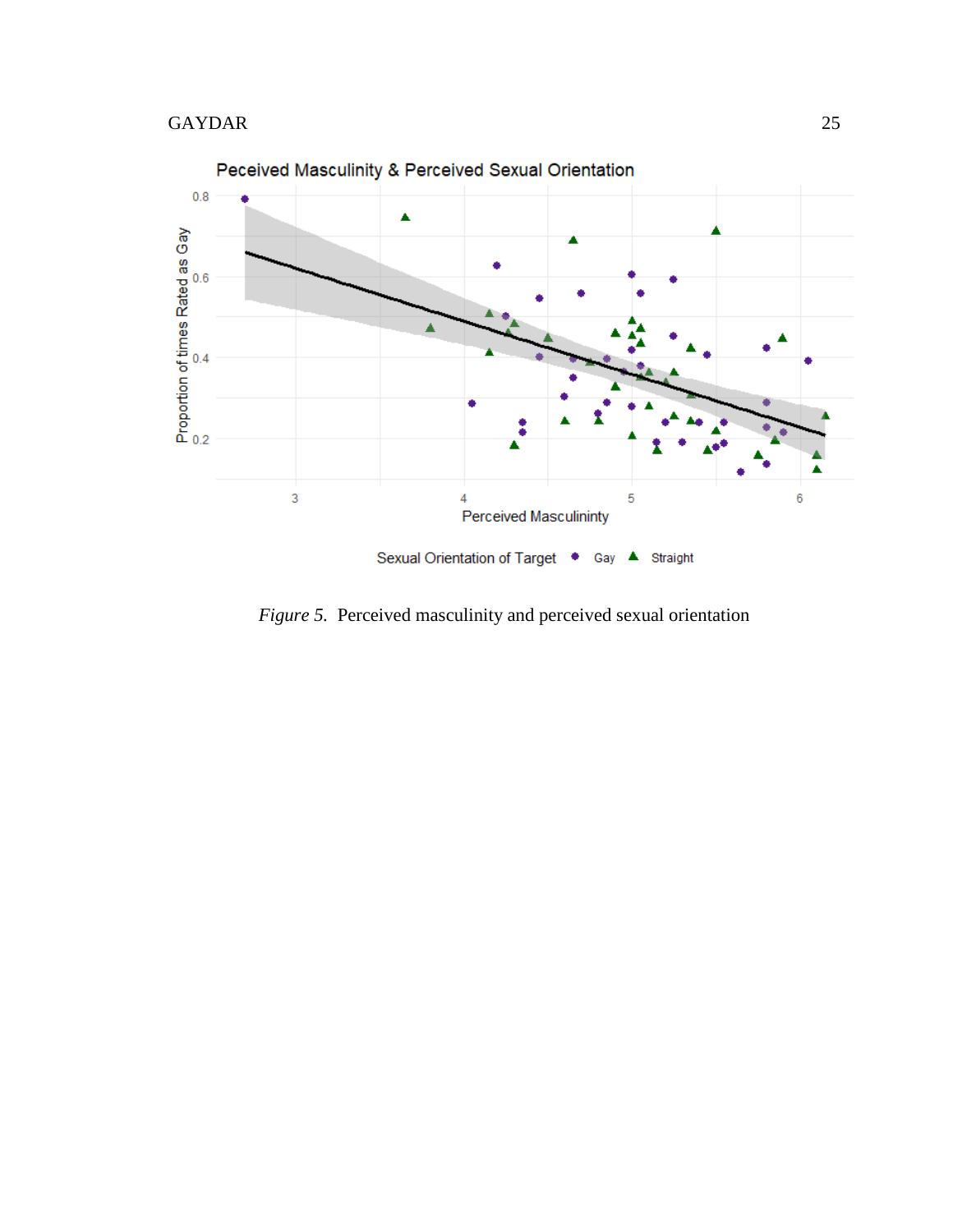## **Discussion**

<span id="page-32-0"></span>Overall, people were not able to identify the *gay* faces at above chance accuracy. The main finding of the present study is that perceived masculinity/femininity, but not actual sexual orientation predicts perceived sexual orientation. These finding suggest that people do not have accurate gaydar abilities, despite the perception that they are accurate. Although overall accuracy, independent of condition (experimental/realworld) and face type (gay/straight), was significantly above chance, participants still only performed around 53% accuracy, which may not represent a meaningful difference.

Previous research (e.g. Rule & Ambady, 2008; Rule et al. 2008) has shown above chance accuracy for identifying gay faces, which this study does not replicate. In the current study, participants were unable to accurately identify the sexual orientation of gay men in either condition (experimental or real-world). Participants who saw only three gay faces (i.e., those in the real-world condition) tended to have higher accuracy for gay faces than did those who saw 36 gay faces (i.e., those in the traditional experimental condition), but neither group performed significantly better than chance. The primary difference between the current study and previous literature is the utilization of standardized images. Standardized images remove contextual cues (e.g. expression) and allow for judgements based on face shape alone. If gaydar is people accurately and reliably picking up on legitimate differences in face shape, the standardization of images and the distribution of faces should not have an effect on accuracy. Therefore these results suggest that gaydar judgements are not accurate.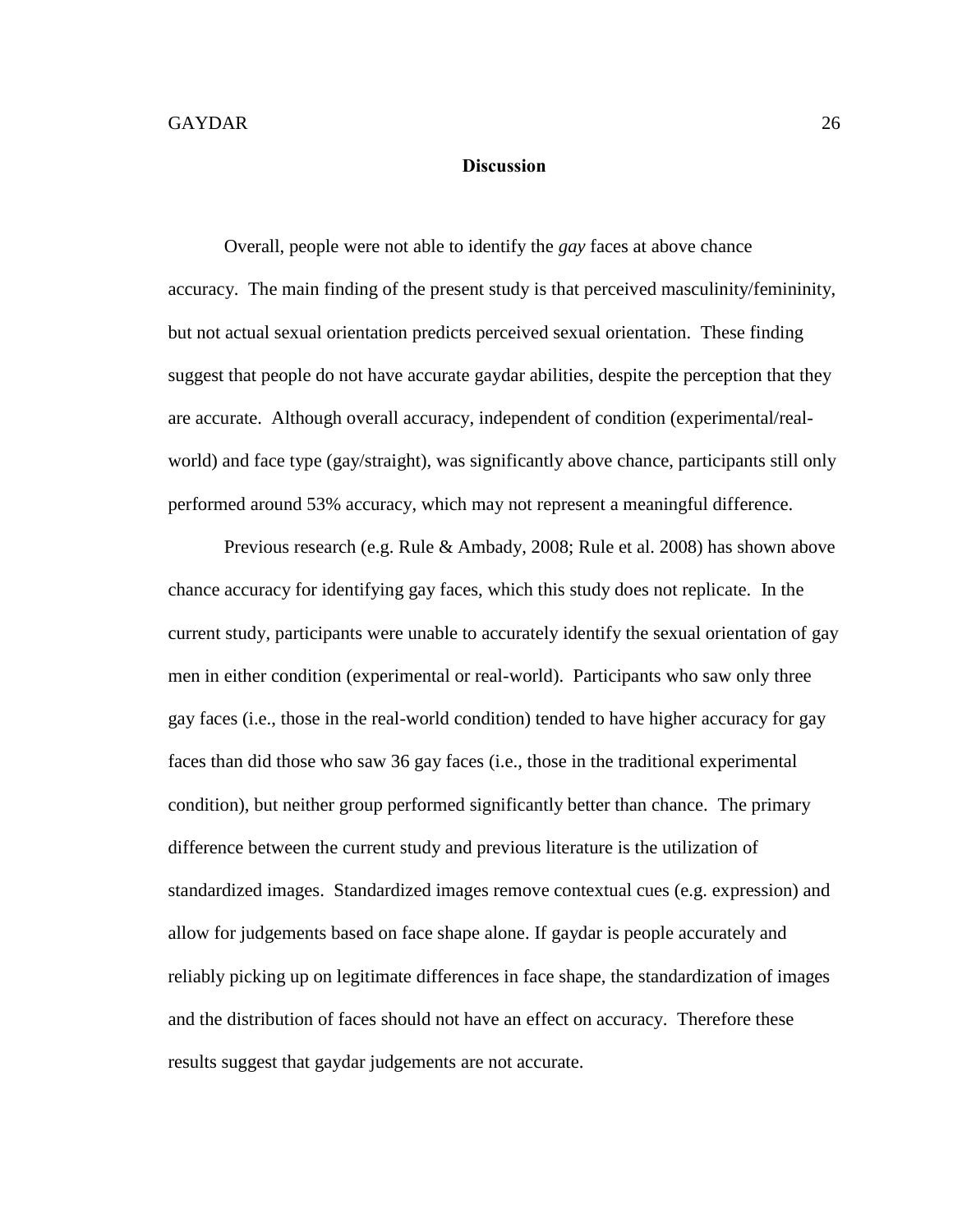Unlike Brambilla et al. (2012), contact was not found to affect accuracy of categorization. Brambilla et al. found that those with more contact were less confident but more accurate, however, the current study did not find a relationship between accuracy and contact or confidence, and/or their interaction. This finding casts doubt on the relationship between contact and gaydar accuracy. The argument could be made that this is due to a lack of contact with the Czech faces, given that I used Northern Californian raters and Czech targets. However, gaydar has previously been suggested to be accurate across cultures, even when directly comparing American and Czech men (Valentova et al. 2011), so this explanation is unlikely to resolve the discrepancies between the current findings and those of previous research.

The finding that more feminine faces were rated as gay more often in the current study is in line with Freeman et al. (2010) as well as Valentova et al. (2014). It seems that the stereotype that gay men are feminine may be the driving factor in people's sexual orientation judgements, suggesting that so-called gaydar really reflects the perception of sex typicality in faces rather than actual morphological differences in the faces of gay and straight men. However, as the gay men's faces were not all rated as extremely feminine and the straight men's faces were not all rated as extremely masculine (see Figure 1 above), sex typicality may not always be a helpful heuristic. For example, the face that was rated as gay the most often (79% of the times seen), upon visual inspection, presented both feminine and masculine features (e.g., rounder & feminine jaw but a strong masculine brow; Perrett et al. 1988), suggesting that using separate scales for both perceived masculinity and femininity instead might provide a more nuanced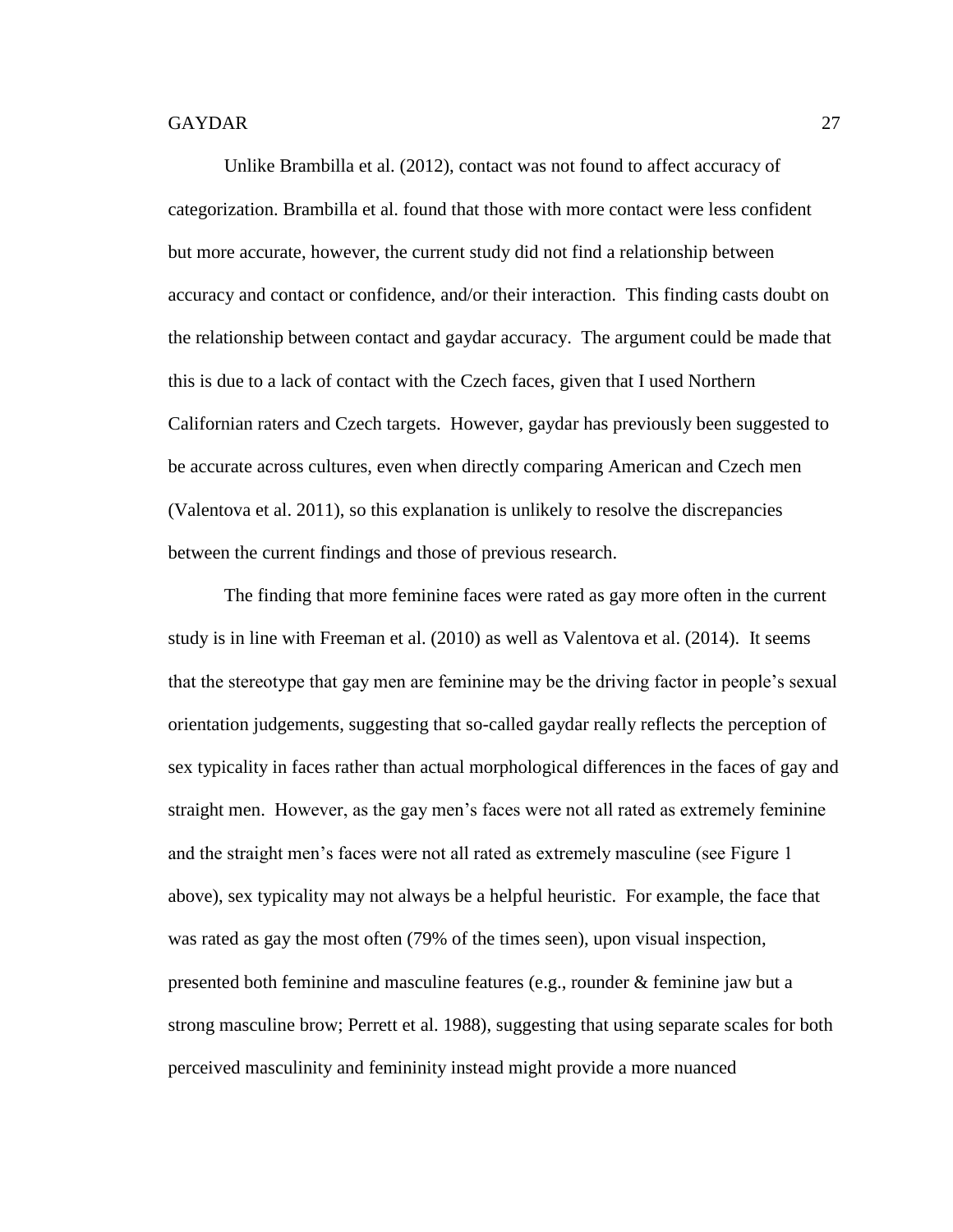understanding of the relationship between sexual dimorphism and perceptions of sexual orientation.

To visually inspect the morphometric differences between gay and straight faces, I also created a composite straight and composite gay face by averaging the 2D shape, color, and texture of the 38 gay men's faces and the 38 straight men's faces (Tiddeman, Burt, & Perrett, 2001) and the 10 faces rated as gay the most often and the 10 rated the gay least often were used to create composites of what raters perceived a gay and straight person should look like. The two faces made from using actual sexual orientation looked similar and it took strong transformations of a separate face to observe visible morphological differences between the composites (See Figure 6). It could be that participants were unable to correctly identify the gay individuals in the photo set because the gay men did not generally differ in appearance from the straight men. Whether the lack of visual facial differences is due to gay men and straight men not having reliable perceivable facial differences or the similarity is simply an artifact of the photo set is unclear. It should be noted that photos from Valentova and Havlíček (2013) were used as a subset of the images in the current study; in the previous (2013) study, the gay men's faces were rated as more masculine than the straight men's faces by a set of Czech raters. Further research examining gaydar accuracy using a different set of standardized images is necessary to tease out an answer.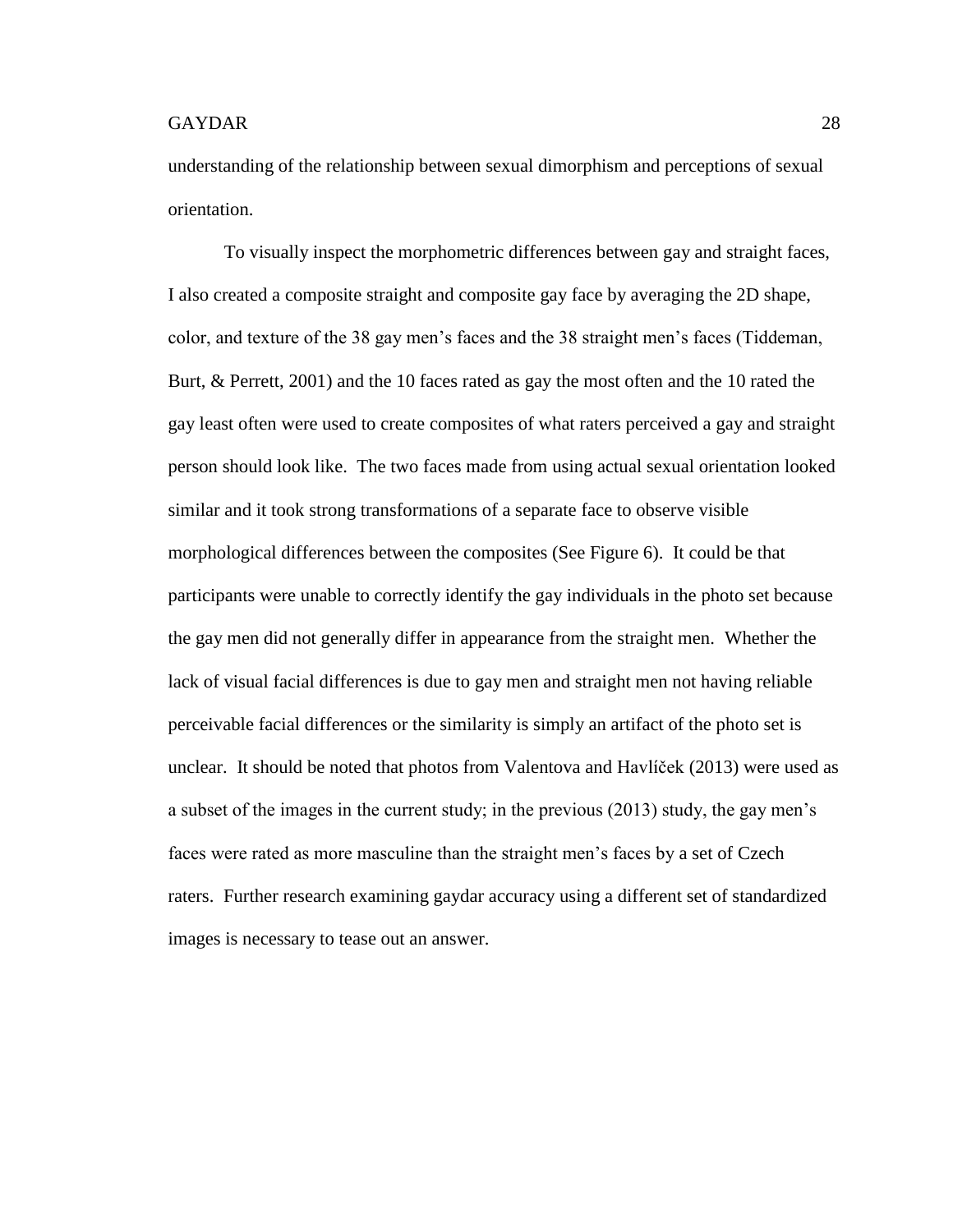

*Figure 6.* Averages of the actually and perceptually gay and straight faces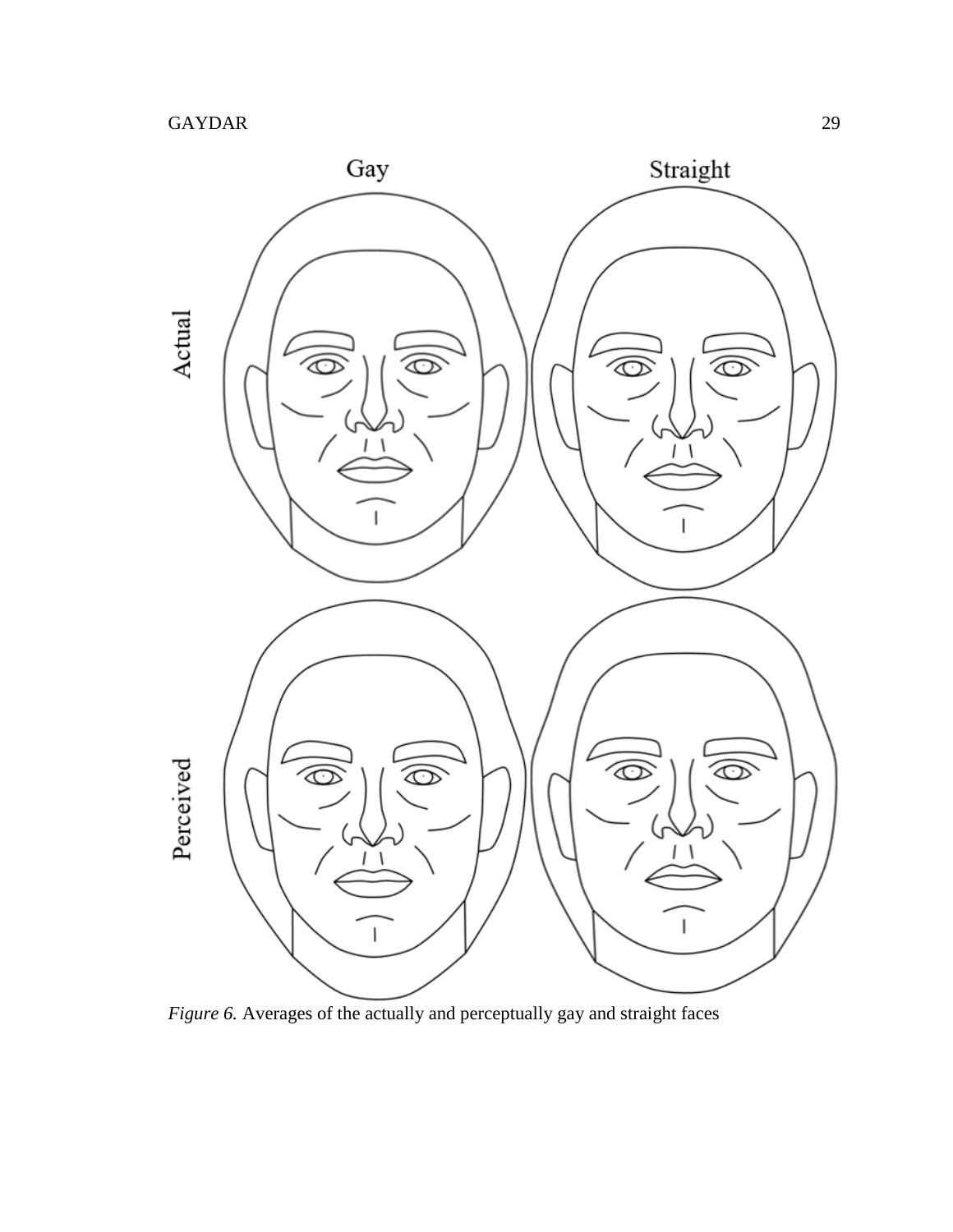#### <span id="page-36-0"></span>**Limitations**

This study has several limitations. First, although every effort was made to use highly standardized images, it is difficult to access a large set of faces with corresponding sexual orientation information, so the number of faces I was able to use was limited. It should also be noted that some of the faces had some facial hair; this is not ideal for standardization and may have affected masculinity and sexual orientation perception of some of the faces. Additionally, due to the experimental setup on Qualtrics, to ensure that a random subset of faces was selected for the real-world condition, the two conditions saw an unequal number of total faces. However, again, if gaydar is something that people can do reliably and accurately, the total number of faces should not matter. Future research should focus on the collection of other standardized images to compare these results to.

## <span id="page-36-1"></span>**Conclusions**

Past literature has suggested that people can accurately identify someone's sexual orientation, giving credibility to the folk notion of gaydar (Ambady, Hallahan & Conner, 1999; Rule et al 2008). This previous research has suggested that there may be phenotypic differences between straight and gay men. The current study used standardized images to investigate if sexual orientation could be determined from the face alone, isolating these potential morphometric differences, while endeavoring to remove as many additional contextual cues as possible. Results showed that people were not able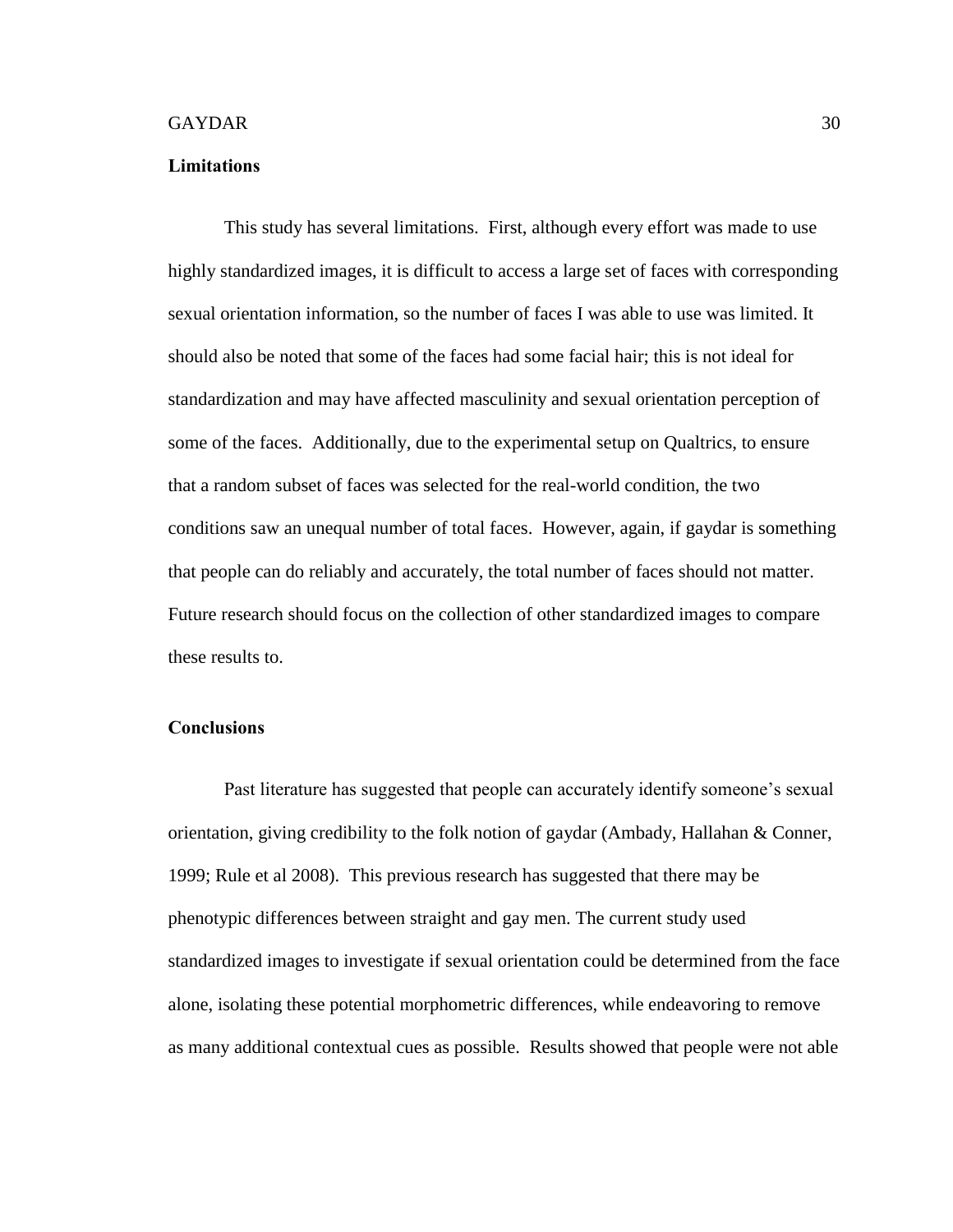to identify the sexual orientation of the targets, even when the distribution of gay and straight faces more closely aligns with the population, calling into question the claim that there may be underlying morphological differences between gay and straight men's faces. The finding that more masculine men are rated as gay less often is replicated in the current study (Freeman et al 2010; Valentova et al. 2014). Results from this study suggest that people's sexual orientation judgments are based off of sex typicality of the face rather than actual morphological variation.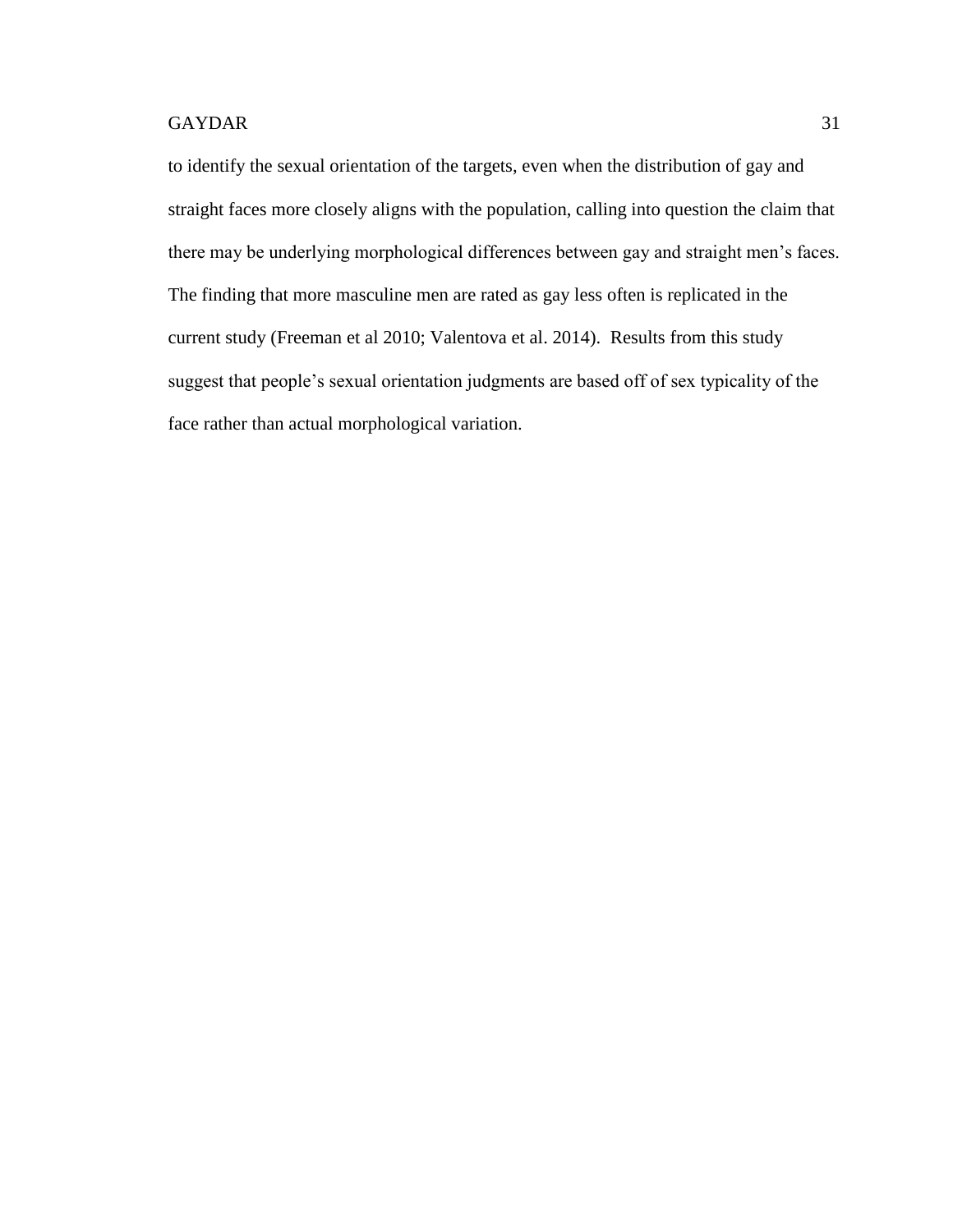## **References**

- <span id="page-38-0"></span>Ambady, N., Hallahan, M. & Conner, B. (1999). Accuracy of judgements of sexual orientation from thin slices of behavior. *Journal of Personality and Social Psychology*, *77*, 538-547. doi: 10.1037/0022-3514.77.3.538
- Berry, D. S. (1990). Taking people at face value: Evidence for the kernel of truth hypothesis. *Social Cognition, 8*, 343-361. doi:10.1521/soco.1990.8.4.343
- Brambilla, M., Riva, P., & Rule, N. O. (2013) Familiarity increases accuracy of categorizing male sexual orientation. *Personality and Individual Differences*, *55*, 193-195. doi:10.1016/j.paid.2013.02.023
- Brewer, G., & Lyons, M. (2016). Discrimination of sexual orientation: Accuracy and confidence. *Personality and Individual Differences*, *90*, 260-264, doi:10.1016/j/paid.2015.11.019
- Cox, W. T. L., & Devine, P. G. (2014). Stereotyping to infer group membership creates plausible deniability for prejudice based aggression. *Psychological Science*, *25*, 340-348. doi:10.1177/0956797613501171
- Cox, W. T. L., Devine, P. G., Bischmann, A. A., & Hyde, J.S. (2016). Inferences about sexual orientation: The roles of stereotypes, faces, and the gaydar myth. *The Journal of Sex Research*, *53*, 157-171. doi:10.1080/00224499.2015.1015714
- Drydakis, N. (2015). Sexual orientation discrimination in the United Kingdom's labour market: A field experiment. *Human Relations*, *68*, 1769 - 1796. doi: 10.1177/0018726715569855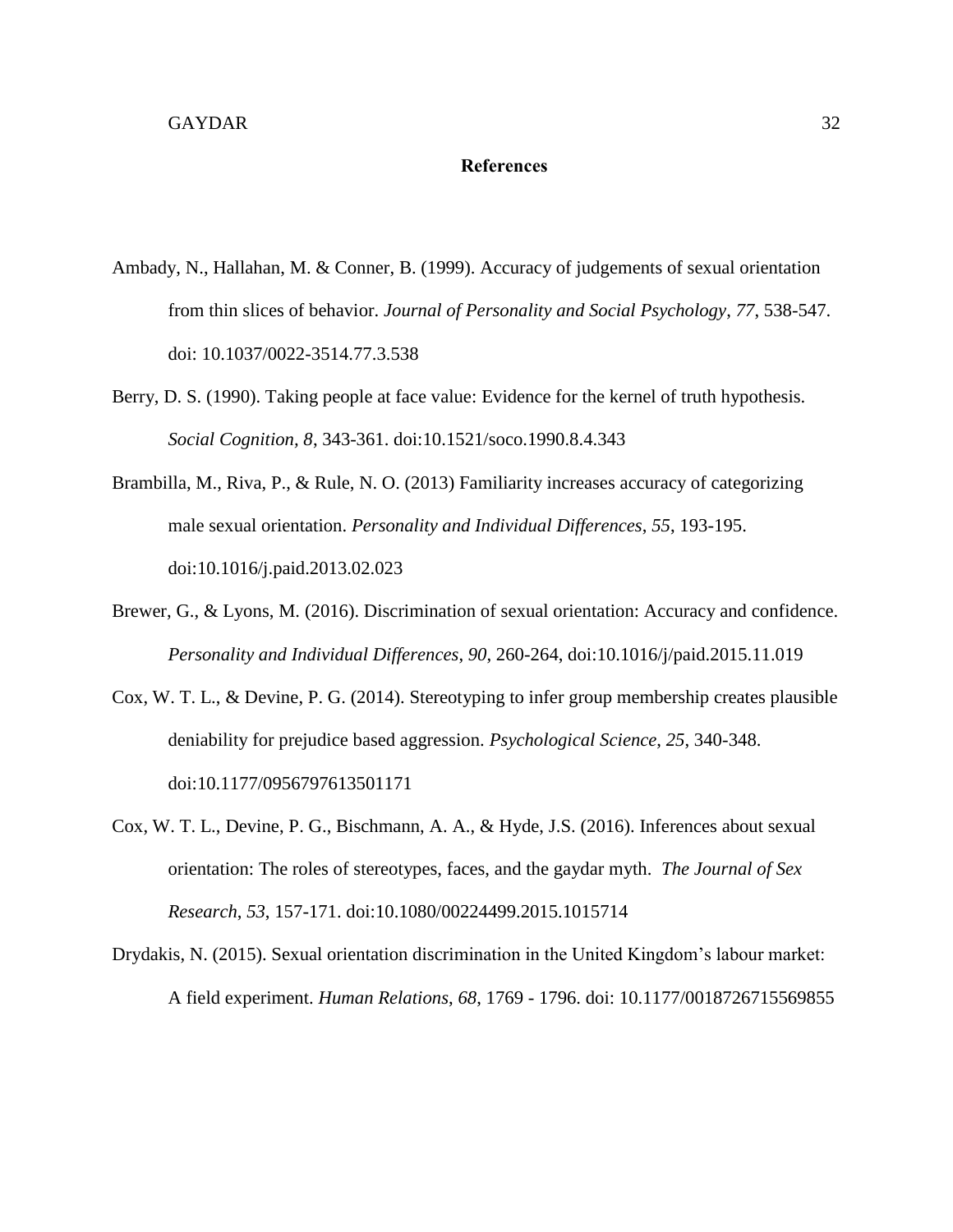- Elfenbein, H. A., & Ambady, N. (2002). On the universality and cultural specificity of emotion recognition: A meta-analysis. *Psychological Bulletin*, *128*, 203 - 235 doi:10.1037/0033- 2909.128.2.203
- Eliášová, H., & Krsek, P. (2007) Superimposition and projective transformation of 3D object. *Forensic Science International, 167*, 146-153. doi:10.1016/j.forsciint.2006.06.062
- Freeman, J. B., Johnson, K. L., Ambady, N., & Rule, N. O. (2010). Sexual orientation perception involves gendered facial cues. *Personality and Social Psychology Bulletin*, *36*, 1318- 1331. doi:10.1177/0146167210378755
- Fruhen, L., Watkins, C. D., & Jones, B.C. (2015). Perceptions of facial attractiveness, dominance and trustworthiness predict managerial pay awarded in experimental tasks. *Leadership Quarterly*, *26*, 1005-1016. doi:10.1016/j.leaqua.2015.07.001
- Gates, G. J. (2017, Jan 11). *In US, more adults identifying as LGBT*. Retrieved from http://news.gallup.com/poll/201731/lgbt-identification-rises.aspx
- Goldstein, A. G. & Chance, J. E. (1985). Effects of training on Japanese face recognition: Reduction of the other race effect. *Bulletin of the Psychonomic Society*, *23*, 211-214. doi:10.3758/BF03329829
- Hahn, A. C., Holzleitner, I. J., Lee, A. J., Kandrik, M., O'Shea, K. J., DeBruine, L. M., & Jones, B. C. (2018) Facial masculinity is only weakly correlated with handgrip strength in young adult women. *bioRxiv*, doi:10.1101/425017
- Hehman, E., Leitner, J. B., & Gaertner, S. L. (2013) Enhancing statics facial features increases intimidation. *Journal of Experimental Social Psychology*, *49*, 747-754. doi:10.1016/j.jesp.2013.02.015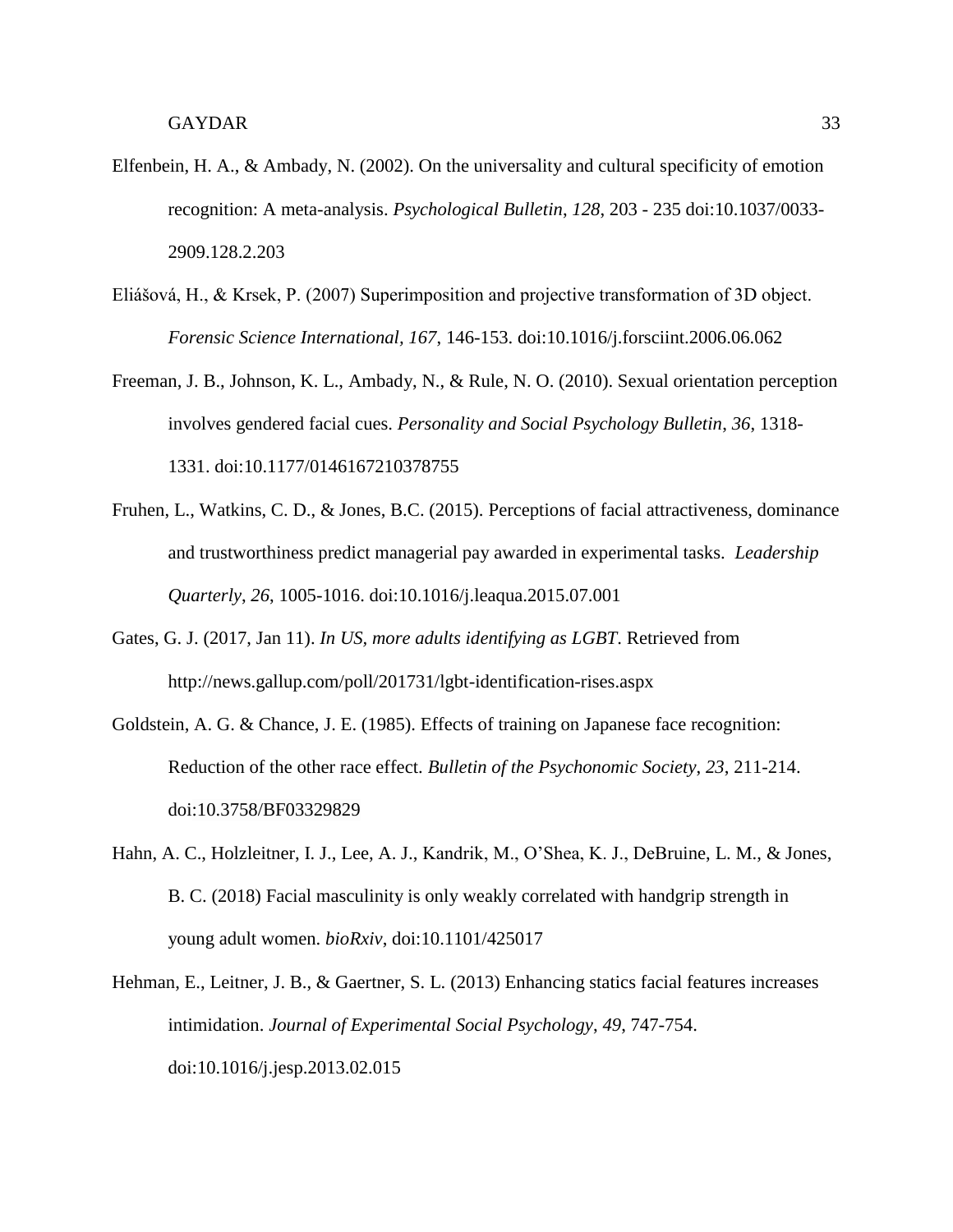- Holzleitner I. J., Lee A., Hahn A. C., Kandrik M., Bovet J., Renoult J. P., Simmons D., Garrod O., DeBruine, L. M., & Jones B. C. (2018). Comparing theory-driven and data-driven attractiveness models using images of real women's faces. *PsyArXiv*. doi: 10.31234/osf.io/vhc5k
- Hughes, S. M., & Bremme, R. (2011). The effects of facial symmetry and sexually-dimorphic facial proportions on assessments of sexual orientation. *Journal of Social, Evolutionary, and Cultural Psychology*. *5*, 214-230. doi:10.1037/h0099261
- Johnson, K. L., Gill, S., Reichman, V., & Tassinary, L. G. (2007). Swagger, sway, and sexuality: Judging sexual orientation from body motion and morphology. *Journal of Personality and Social Psychology*, *93*, 321-334. doi:10.1037/0022-3514.93.3.321
- Kinsey, A. C., Pomeroy, W. B., Martin, C. E., & Gebhard, P. H. (1953). Sexual behavior in the human female. Philadelphia: W. B. Saunders Company.
- Knipe, E. (2017, Oct 4). *Sexual identity, UK:2016.* Retrieved from https://www.ons.gov.uk/ peoplepopulationandcommunity/culturalidentity/sexuality/bulletins/sexualidentityuk/2016
- DeBruine, L. (2017, December 4). Webmorph (Version v0.0.0.9001). Zenodo. doi:10.5281/zenodo.1073696
- LeVay, S. (1991) A difference in hypothalamic structure between heterosexual and homosexual men. *Science*, 253, 1034 - 1037. doi: 10.1126/science.1887219
- Lindsay, D. S., Jack, P. C., & Christian, M. A. (1991). Other-race face perception. *Journal of applied psychology, 76*(4), 587. doi:10.1037/0021-9010.76.4.587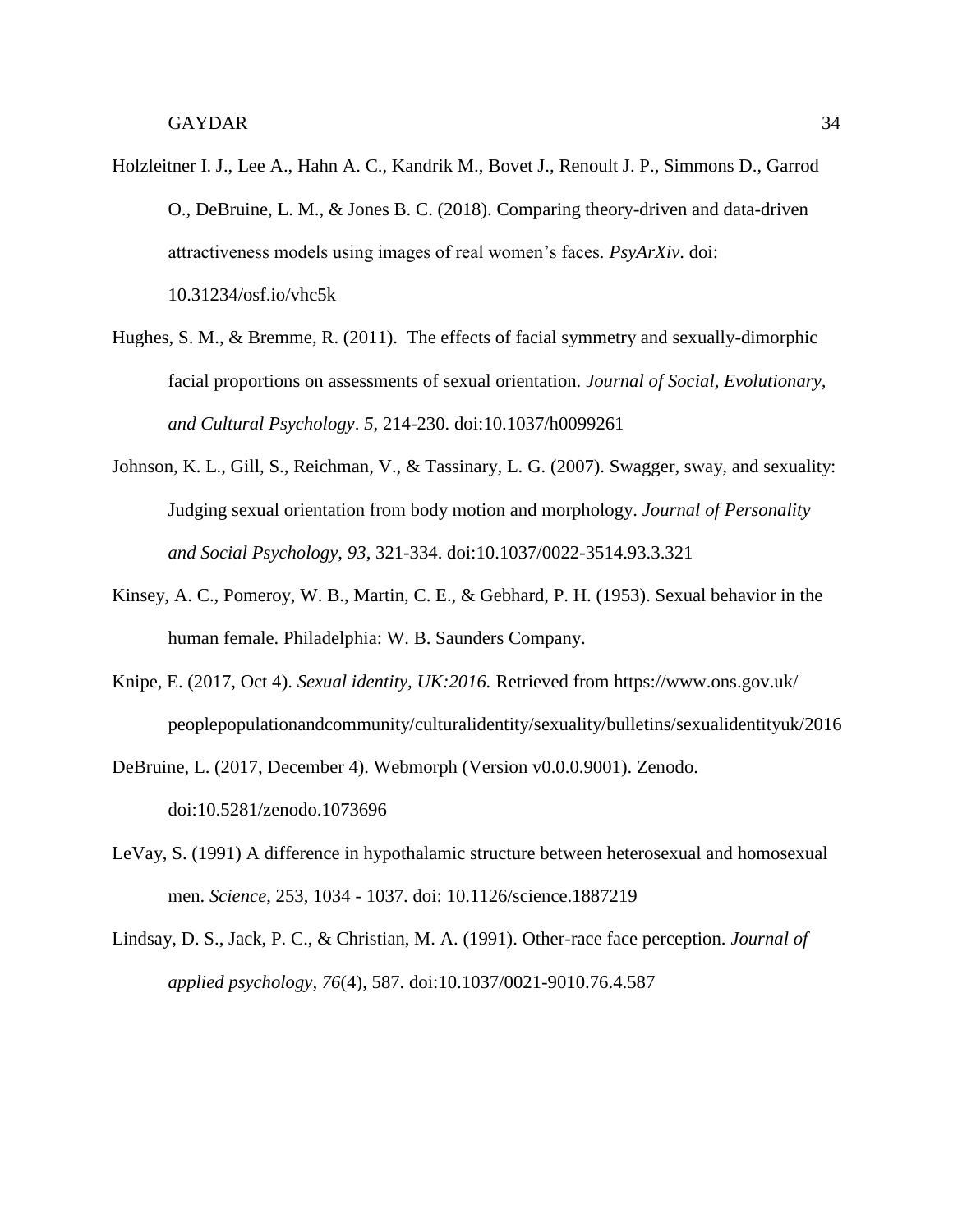- Lyons, M., Lynch, A., Brewer, G. & Bruno, D. (2014). Detection of sexual orientation ("gaydar") by homosexual and heterosexual women. *Archives of Sexual Behavior*, *43*, 345-352, doi:10.1007/s10508-013-0144-7
- Martin, J. T. & Nguyen, D. H. (2004). Anthropomorphic analysis of homosexuals and heterosexuals: Implications for early hormone exposure. *Hormones and Behavior*, 45, 31 - 39. doi:10.1016/j.yhbeh.2003.07.003
- Meissner, C. A., & Brigham, J. C. (2001). Thirty years of investigating the own-race bias in memory for faces: A meta-analytic review. *Psychology, Public Policy, and Law, 7*, 3-35. doi:10.1037/1076-8971.7.1.3
- Oosterhof, N. N., & Todorov, A. (2008). The functional basis of face evaluation. *PNAS*, *105*, 11087-11092. doi:10.1073/pnas.0805664105
- Penton-Voak, I. S., Pound, N., Little, A. C., & Perrett, D. I. (2006). Personality judgments from natural and composite facial images: More evidence for a "kernel of truth" in social perception. *Social cognition, 24*, 607-640. doi:10.1521/soco.2006.24.5.607
- Perrett, D. I., Lee, K. J., Penton-Voak, I., Rowland, D., Yoshikawa, S., Burt, D. M., ... & Akamatsu, S. (1998). Effects of sexual dimorphism on facial attractiveness. *Nature*, *394*, 884. doi:10.1038/29772
- Plöderl, M. (2014). Bayesian advice for gaydar-based picking up: Commentary on Lyons, Lynch, Brewer, and Bruno. *Archives of Sexual Behavior*, *43*, 7-9. doi:10.1007/s10508- 013-0178-x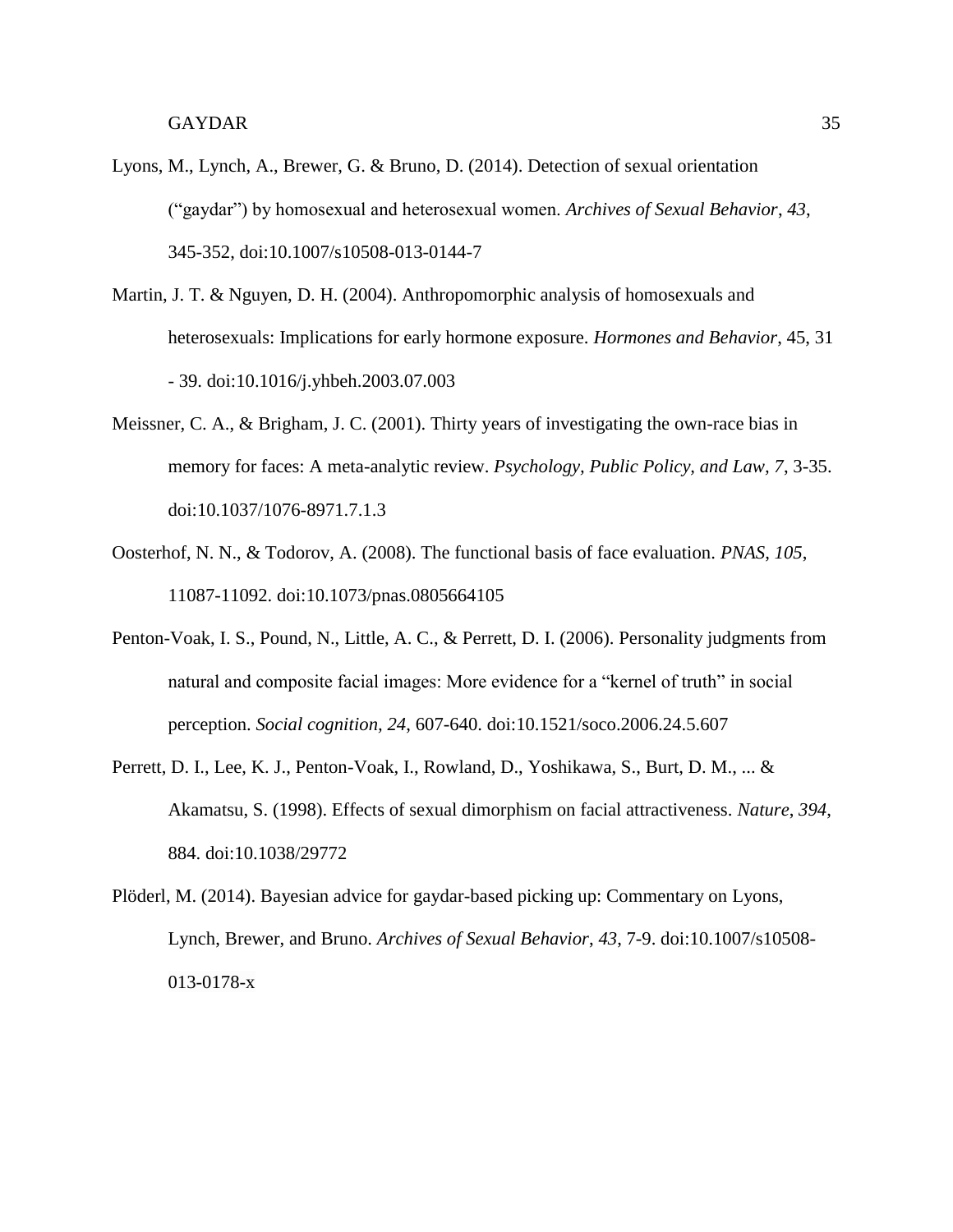- Rice, W. R., Friberg, U., & Gavrilets, S. (2012). Homosexuality as a consequence of epigenetically canalized sexual development. *The Quarterly Review of Biology*, *87*, 343- 368. doi:10.1086/668167
- Rieger, G., Linsenmeier, J. A. W., Gygax, L., Garcia, S., & Bailey, J. M. (2010). Dissecting "gaydar": Accuracy and the role of masculinity-femininity. *Archives of Sexual Behavior*, *39*, 124-140. doi: 10.1007/s10508-008-9405-2
- Robertson, J. M., Kingsley, B. E., & Ford, G. C. (2019). Psychometric and faciometric support for observable facial feminization in gay men. *Journal of Homosexuality, 66*, 349 -367. doi: 10.1080/00918369.2017.1411692
- Rule, N. O., & Ambady, N. (2008). Brief exposure: Male sexual orientation is accurately perceived at 50ms. *Journal of Experimental Psychology*, *44*, 1100-1105. doi:10.1016/j.jesp.2007.12.001
- Rule, N. O., Ambady, N., Adams, R. B., Jr., & Macrae, C. N. (2008). Accuracy and awareness in perception and categorization of male sexual orientation. *Journal of Personality and Social Psychology*, *95*, 1019-1028. doi:10.1037/a0013194
- Rule, N. O., Ambady, N., & Hallett, K. C. (2009). Female sexual orientation is perceived accurately, rapidly, and automatically from the face and its features. *Journal of Experimental Social Psychology*, *45*, 1245-1251. doi:10.1016/j.jesp.2009.07.010
- Rule, N. O., Ishii, K., Ambady, N., Rosen, K. S., & Hallett, K. C. (2011) Found in translation: Cross-cultural consensus in the accurate categorization of male sexual orientation. *Personality and Social Psychology Bulletin*, *37*, 1499-1507. doi:10.1177/0146167211415630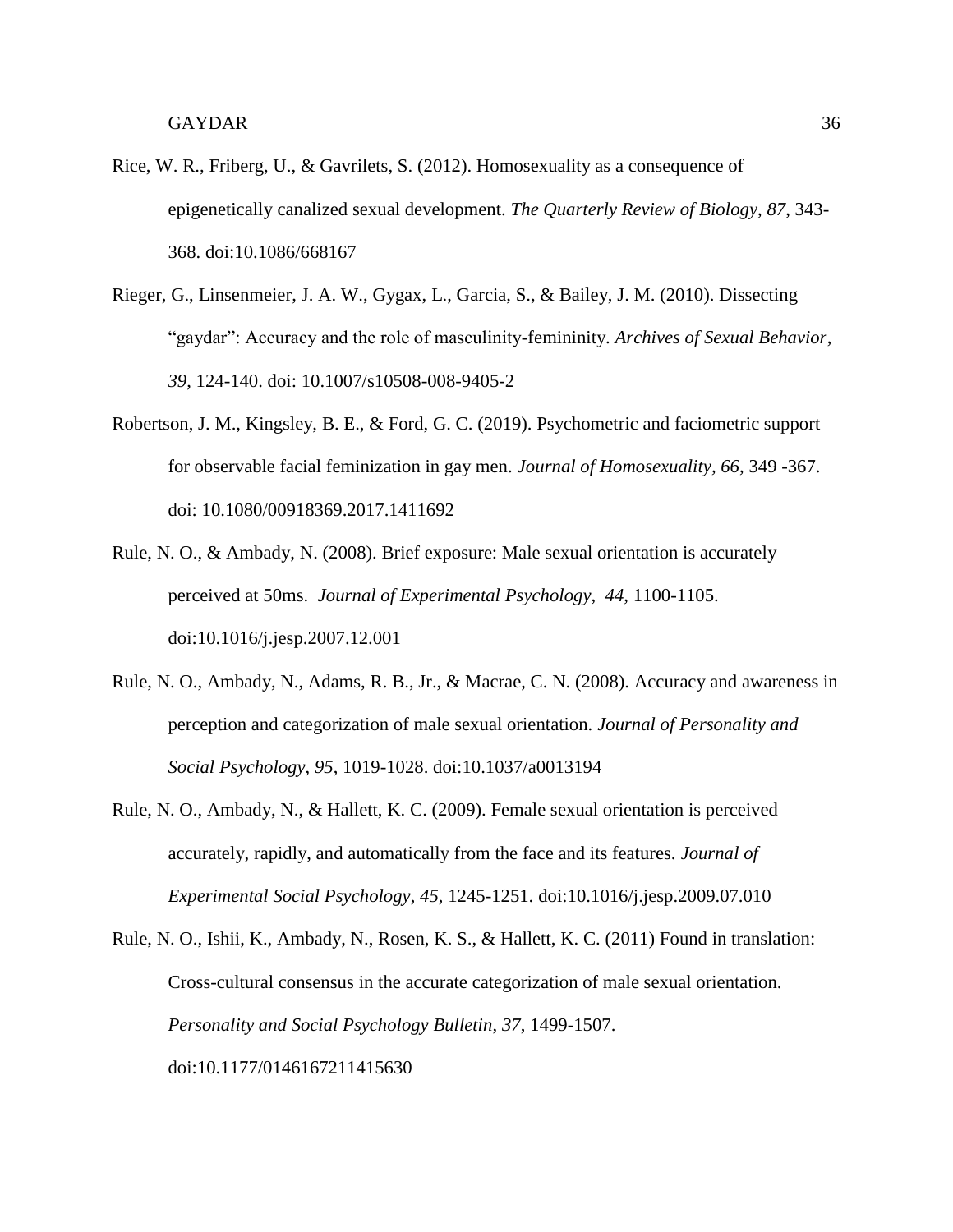- Rule, N. O., Johnson, K. L., & Freeman, J. B. (2016). Evidence for the absence of stimulus quality differences in tests of the accuracy of sexual orientation judgements: A reply to Cox, Devine, Bischmann, & Hyde (2016). *The Journal of Sex Research*. *54,* 813-819. doi:10.1080/00224499.2016.1205547
- Rule, N. O., Rosen, K. S., Slepian M. L., & Ambady N. (2011). Mating interest improves women's accuracy in judging male sexual orientation. *Psychological Science*, *22*, 881- 886. doi:10.1177/0956797611412394
- Rule, N. O., Tskhay, K. O., Brambilla, M., Riva, P., Andrzejewski, S. A., & Krendl, A. C. (2015). The relationship between anti-gay prejudice and the categorization of sexual orientation. *Personality and Individual Differences*, *77*, 74-80. doi:10.1016/j.paid.2014.12.038
- Savins-Williams, R. C. (2006) Who's gay? Does it matter? *Current Directions of Psychological Science*, *15*(1), 40-44. doi:10.1111/j.0963-7214.2006.00403.x
- Skorska, M. N., & Bogaert, A. F. (2017). Sexual orientation, objective height, and self-reported height. *The Journal of Sex Research*, 54, 19-32, doi: 10.1080/00224499.2015.1124831
- Skorska, M. N., Geniole, S. N., Vrysen, B. M., McCormick, C. M., & Bogaert, A. F. (2015). Facial structure predicts sexual orientation in both men and women. *Archives of Sexual Behavior*, *44*, 1377-1394. doi:10.1007/s10508-014-0454-4
- Stephen, I. D., Smith, M. J. L., Stirrat, M. R., & Perrett, D. I. (2009). Facial skin coloration affects perceived health of human faces. *International Journal of Primatology*, *30*, 845- 857. doi:10.1007/s10764-009-9380-z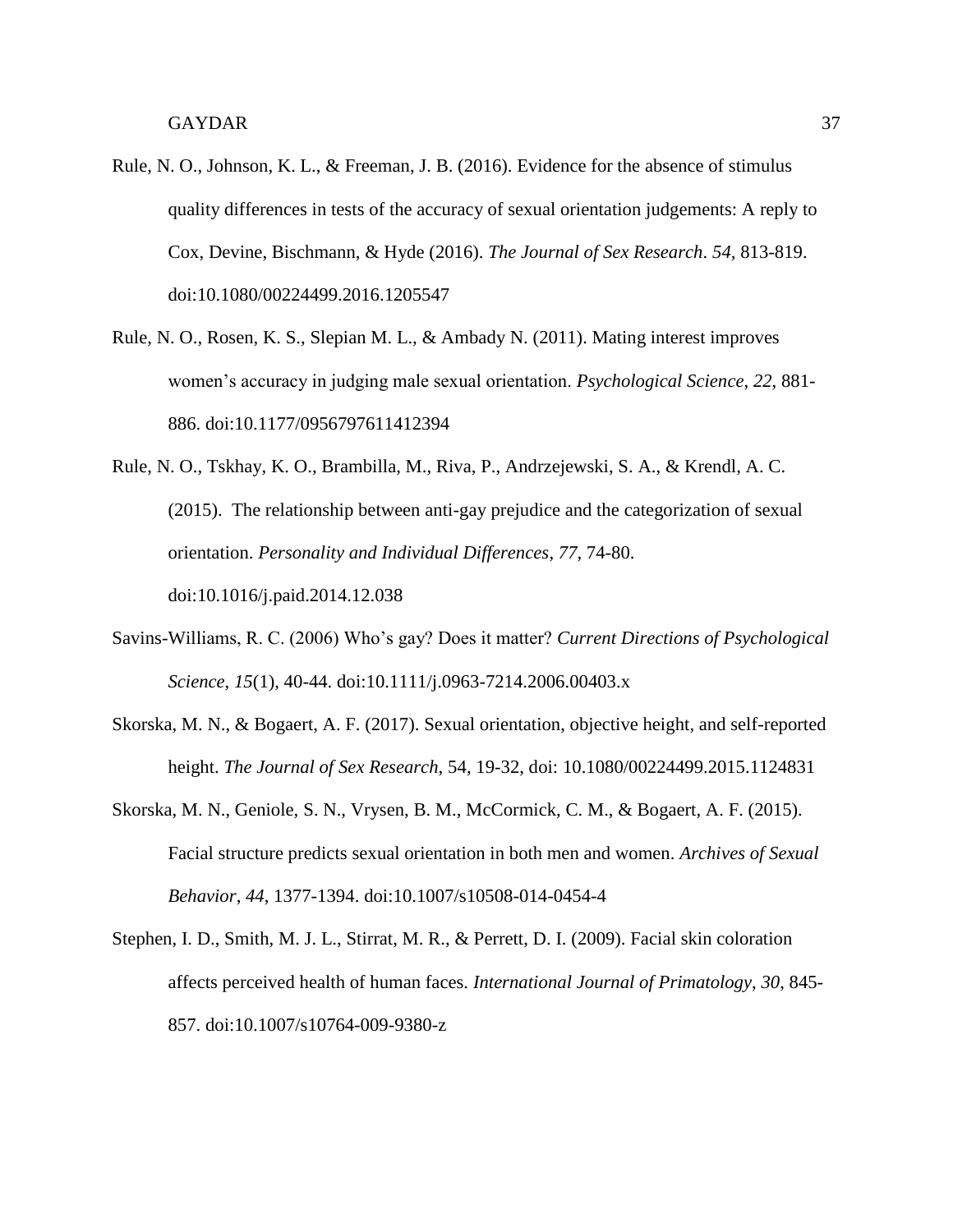- Tanaka, J. W., Kiefer, M., & Bukach, C. M. (2004). A holistic account of the own race effect in face recognition: evidence from a cross cultural study. *Cognition*, 93, B1 -B9. doi:10.1016/j.cognition.2003.09.011
- Tiddeman, B., Burt, M., & Perrett, D. (2001). Prototyping and transforming facial textures for perception research. *IEEE computer graphics and applications, 21*, 42-50. doi:10.1109/38.946630
- Todorov, A., Said, C. P., Engell, A. D., & Oosterhof, N. N. (2008). Understanding evaluation of faces on social dimensions. *Trends in cognitive sciences, 12*, 455-460. doi:10.1016/j.tics.2008.10.001
- Toma, C. L., & Hancock, J. T. (2010). Looks and Lies: The Role of Physical Attractiveness in Online Dating Self-Presentation and Deception. *Communication Research, 37*, 335–351. https://doi.org/10.1177/0093650209356437
- Třebický, V., Fialová, J., Kleisner, K., & Havlíček, J. (2016) Focal length affects depicted shape and perception of facial images. *PLoS ONE*, *11*, 1-14. doi:10.1371/journal.pone.0149313
- Valentova, J. V., & Havlíček, J. (2013) Perceived sexual orientation based on vocal and facial stimuli is linked to self-rated sexual orientation in czech men. *PLoS One*, *8*, 1-6. doi:10.1371/journal.pone.0082417
- Valentova, J. V., Kleisner, K., Havlíček, J. & Neustupa J. (2014). Shape differences between the faces of homosexual and heterosexual men. *Archives of Sexual Behavior*, *43*,353-361. doi:10.1007/s10508-013-0194-x
- Valentova, J. V., Rieger, G., Havlíček, J., Linsenmeier, J. A. W., & Bailey, J. M. (2011). Judgments of sexual orientation and masculinity-femininity based on thin slices of